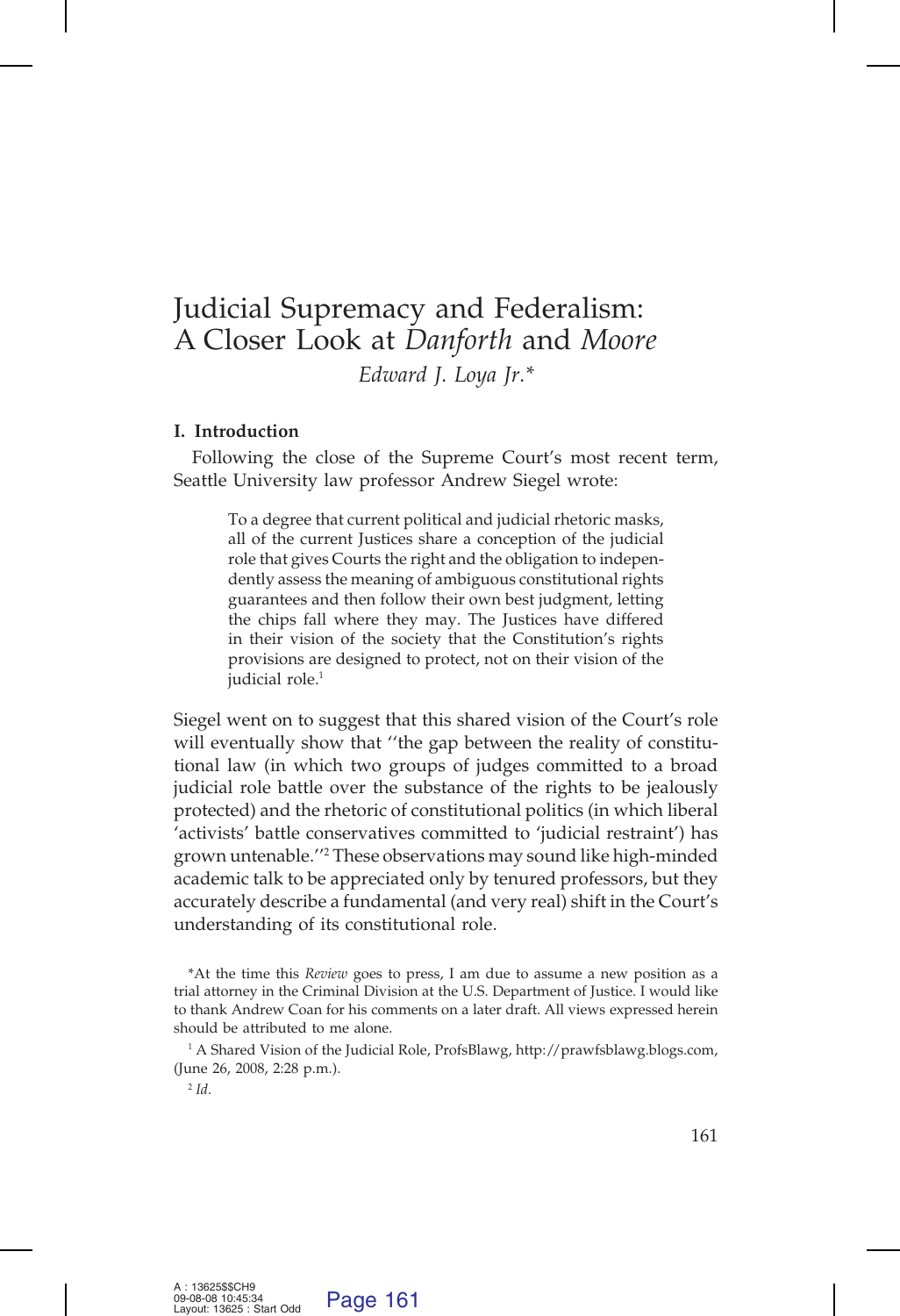The doctrine of ''judicial supremacy'' is nothing new. James Madison was skeptical about the Supreme Court's role as the ultimate arbiter of matters of federal constitutional interpretation, stating initially that judicial supremacy ''was never intended and can never be proper.''3 By 1785, however, he came to understand, if not fully embrace, the notion that

[i]t is the Judicial department in which questions of constitutionality, as well as of legality, generally find their ultimate discussion and operative decision: and the public deference to and confidence in the judgment of the body are peculiarly inspired by the qualities implied in its members; by the gravity and deliberation of their proceedings; and by the advantage their plurality gives over the unity of the Executive department, and their fewness over the multitudinous composition of the Legislative department.4

*Marbury v. Madison*, with its pronouncement that ''[i]t is emphatically the province and duty of the judicial department to say what the law is,''5 was a significant step for the Court. But it was not until the landmark decision in *Cooper v. Aaron*<sup>6</sup> —in which the Court asserted its interpretive supremacy as against the state of Arkansas that the Court made major strides toward establishing itself as the Constitution's ultimate interpreter. *Cooper* presented a claim by the Arkansas governor and legislature that state officials had no duty to obey federal court orders attempting to implement the Court's decision in *Brown v. Board of Education*. <sup>7</sup> Explaining that Arkansas officials were bound by its federal constitutional decisions, the Court stated that ''[*Marbury*] declared the basic principle that the federal judiciary is supreme in the exposition of the law of the Constitution, and that principle has ever since been respected by this Court and

<sup>&</sup>lt;sup>3</sup> See Larry D. Kramer, The Supreme Court 2000 Term Foreword: We the Court, 115 Harv. L. Rev. 4, 90 (2001) (quoting Madison's Observations on Jefferson's Draft of a Constitution for Virginia, in 6 The Papers of Thomas Jefferson 315 (Julian P. Boyd ed., 1952)).

<sup>4</sup> *Id*. at 90 (quoting Letter from James Madison to Caleb Wallace (Aug. 23, 1785), in 8 Papers of Madison 349, 349–50 (Philadelphia, J.B. Lippincott & Co. 1865)).

<sup>5</sup> 5 U.S. (1 Cranch) 137, 177 (1803).

<sup>6</sup> 358 U.S. 1 (1958).

<sup>7</sup> 347 U.S. 483 (1954).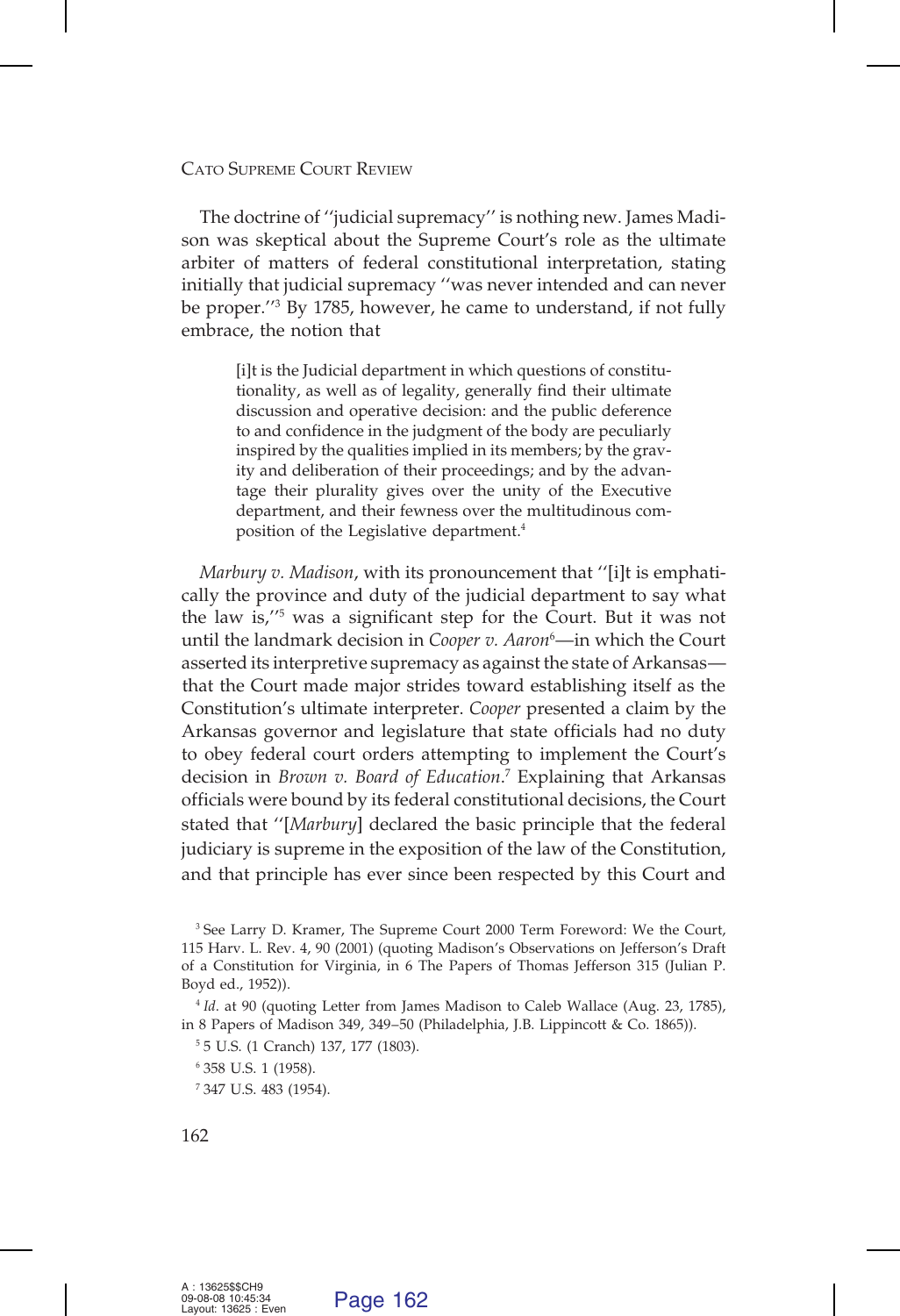country as a permanent and indispensable feature of our constitutional system.''8

Since *Cooper*, the Court has repeatedly asserted its interpretive supremacy vis-à-vis the other federal branches.<sup>9</sup> The Court's increasing willingness to assert itself as the ultimate authority on constitutional concerns has been the focus of modern constitutional law scholarship,<sup>10</sup> and this fundamental shift in the Court's perception of its constitutional role has been criticized at different times by the right $11$  and

<sup>8</sup> Cooper, 358 U.S. at 18.

<sup>9</sup> See, e.g., Rachel E. Barkow, More Supreme than Court? The Fall of the Political Question Doctrine and the Rise of Judicial Supremacy, 102 Colum. L. Rev. 237, 241 (2002) (''The seeds for this vision of the Supreme Court's [one-sided supremacy] can be found in *Cooper v. Aaron* and its proclamation that the Court is 'supreme in the exposition of the law of the Constitution.'''); (internal citation omitted) but see Michael Stokes Paulsen, Nixon Now: The Courts and The Presidency After Twenty-Five Years, 83 Minn. L. Rev. 1337, 1346 (1999) (''*Cooper v. Aaron*'s assertion of judicial supremacy (1958) was directed at the power of states, and can be read as an assertion of federal supremacy, not judicial supremacy.'').

 $10$  See Larry D. Kramer, The People Themselves: Popular Constitutionalism and Judicial Review (2004); Mark Tushnet, Taking the Constitution Away from the Courts (1999); Adrian Vermeule, Judicial Review and Institutional Choice, 43 Wm. & Mary L. Rev. 1557 (2002); Barry Friedman, The Politics of Judicial Review, 84 Tex. L. Rev. 257 (2005).

<sup>11</sup> In his famous 1986 speech, Attorney General Edwin Meese III stated:

Once we understand the distinction between constitutional law and the Constitution, once we see that constitutional decisions need not be seen as the last words in constitutional construction, once we comprehend that these decisions do not necessarily determine future public policy, once we see all of this, we can grasp a correlative point: constitutional interpretation is not the business of the Court only, but also properly the business of all branches of government.

The Supreme Court, then, is not the only interpreter of the Constitution. Each of the three coordinate branches of government created and empowered by the Constitution—the executive and legislative no less than the judicial has a duty to interpret the Constitution in the performance of its official functions. In fact, every official takes an oath precisely to that effect.

Edwin Meese III, The Law of the Constitution, 61 Tul. L. Rev. 979, 985–86 (1987); see also Gary Lawson & Christopher D. Moore, The Executive Power of Constitutional Interpretation, 81 Iowa L. Rev. 1267 (1996).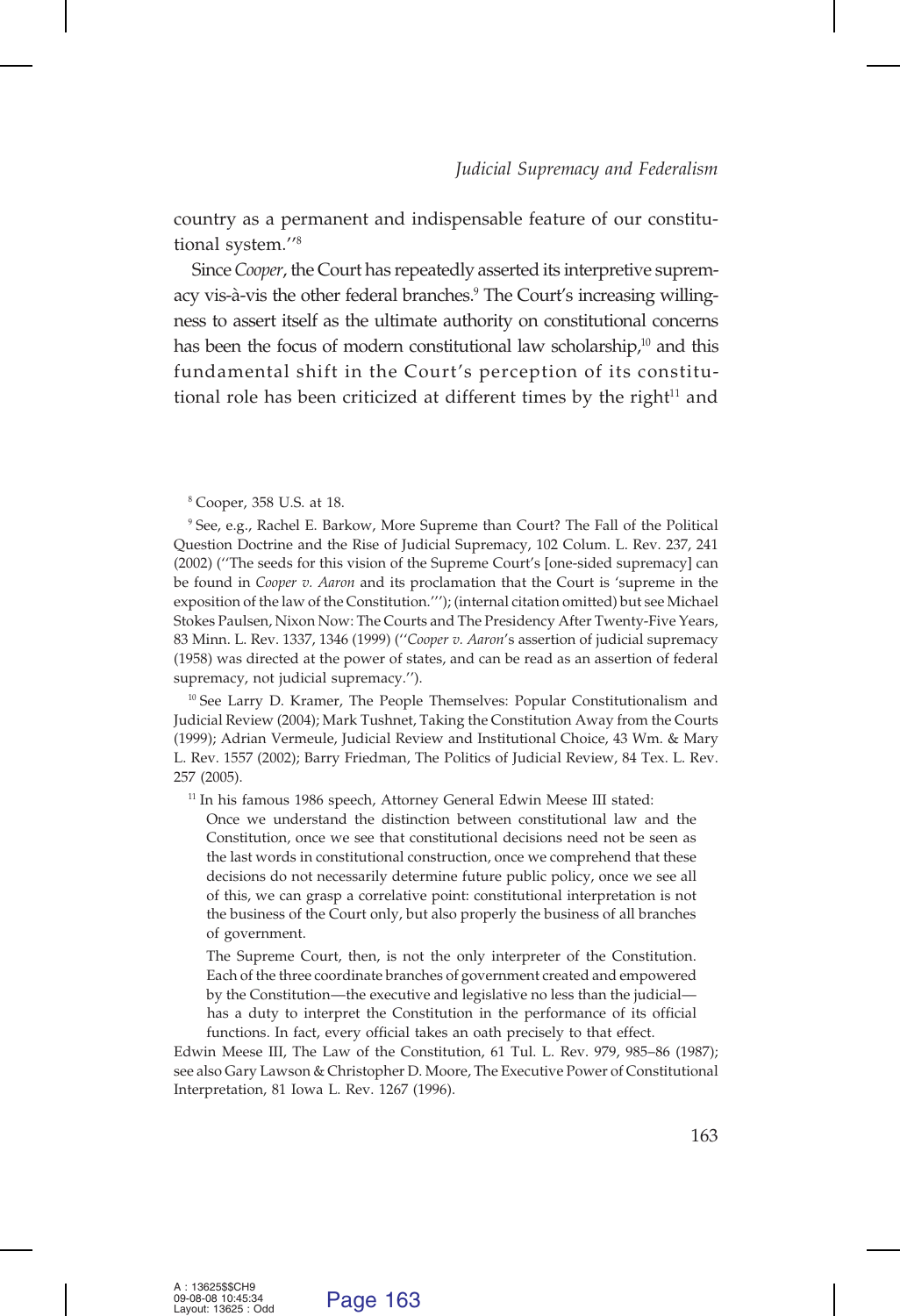by the left.12 Yet it is difficult to deny that a shift has taken place in the last several decades.<sup>13</sup>

Siegel anticipates a time when the old labels of ''judicial activism'' and ''judicial restraint'' will no longer adequately describe the justices' approach to constitutional decisionmaking, but this has been the reality for many justices for quite some time. Like their liberal colleagues, conservative justices have shown themselves to be judicial supremacists but to different effect. Stanford Law School Dean Larry Kramer pointed out as early as 2001 that far from relinquishing its interpretive supremacy, the Rehnquist Court showed itself to be ''able and willing to be as activist in the domains it care[d] about as the liberal Court had been in protecting individual rights.''14 Indeed, the Rehnquist Court's harnessing of interpretive superiority to promote a federalism agenda has been well-documented.<sup>15</sup> Thus,

<sup>12</sup> See, e.g., Jack M. Balkin, Understanding the Constitutional Revolution, 87 Va. L. Rev. 1045, 1051 (2001) (discussing Bush v. Gore, 531 U.S. 98 (2000), in the context of ''a fundamental shift in constitutional thought and constitutional doctrine'' toward judicial supremacy).

<sup>13</sup> New York University law professor Rachel Barkow describes the shift as follows: In the past few decades, however, the Supreme Court has become increasingly blind to its limitations as an institution—and, concomitantly, to the strengths of the political branches—and has focused on Marbury's grand proclamation of its power without taking that statement in context. The modern Supreme Court—beginning with the Warren Court, continuing through the Burger Court, and exponentially gaining strength with the Rehnquist Court acknowledges few limits on its power to say what the law is.

Barkow, *supra* note 9, at 301–02.

<sup>14</sup> Kramer, Foreword, *supra* note 3, at 130; see also *id*. at 129.

<sup>15</sup> See, e.g., United States v. Lopez, 514 U.S. 549, 551 (1995) (invalidating the Gun Free Zones Act on the ground that it exceeded congressional power and invaded the state's regulatory domain); Printz v. United States, 521 U.S. 898, 935 (1997) (invalidating provisions of the Brady Act requiring state and local government officials to execute a federal regulatory program); City of Boerne v. Flores, 521 U.S. 507, 536 (1997) (holding obligations on state and local governments in the Religious Freedom Restoration Act unconstitutional, largely on separation-of-powers grounds); United States v. Morrison, 529 U.S. 598, 602 (2000) (invalidating portions of the Violence Against Women Act as an attempted exercise of legislative power reserved to the states). See Richard H. Fallon, Jr., The ''Conservative'' Paths of the Rehnquist Court's Federalism Decisions, 69 U. Chi. L. Rev. 429 n.2 (2002); see also Neal Devins, Congress, The Supreme Court, and Enemy Combatants: How Lawmakers Buoyed Judicial Supremacy by Placing Limits on Federal Court Jurisdiction, 91 Minn. L. Rev. 1562, 1584 (2007) (discussing the Rehnquist Court's federalism decisions).

164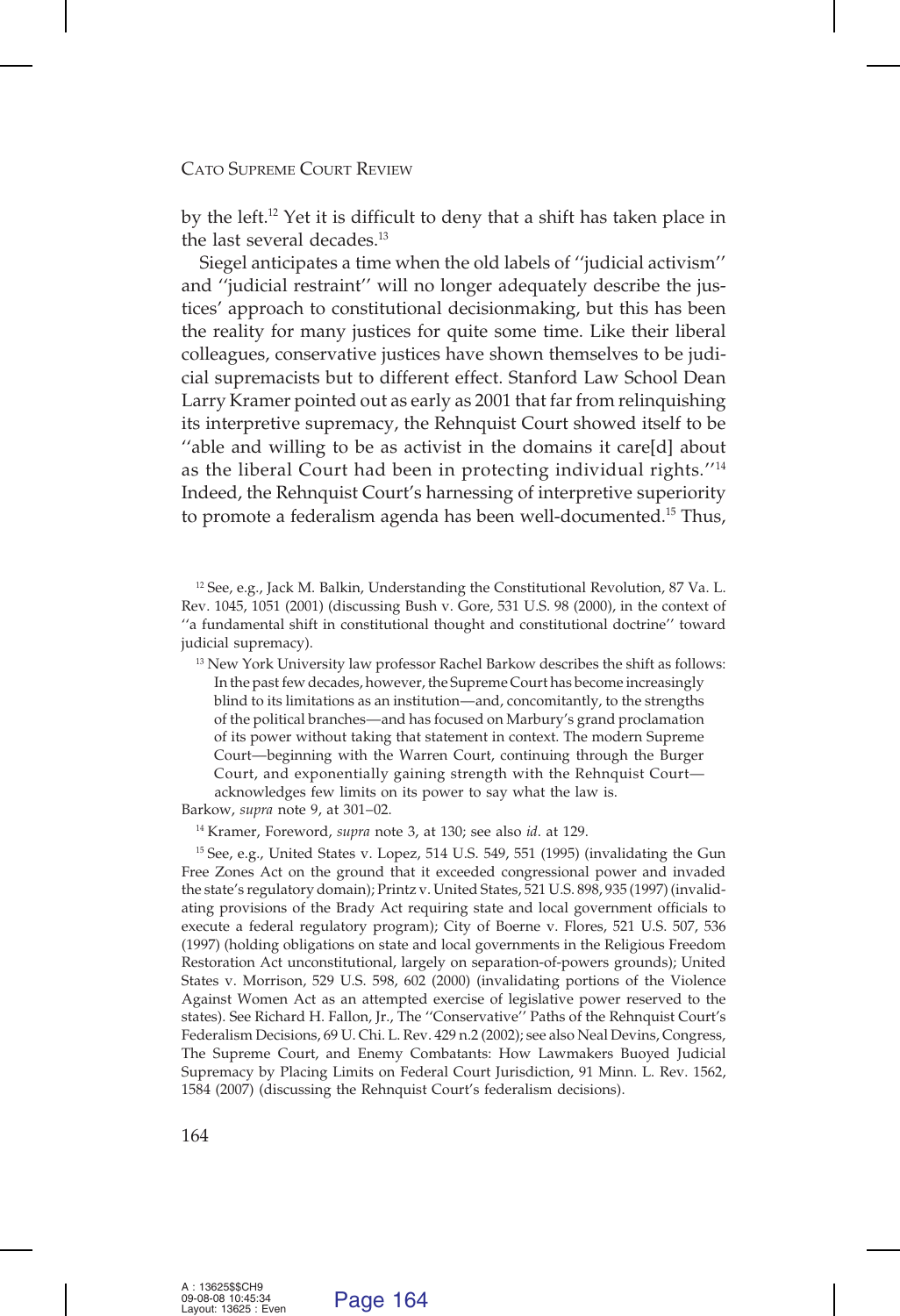we are right to ask ourselves not whether the Chief Justice and his conservative colleagues will follow the Rehnquist Court's brand of federalism-based judicial supremacy, but when.<sup>16</sup>

To be sure, one should be careful about trying to extrapolate too much from one or two isolated cases.<sup>17</sup> But while Chief Justice John Roberts's ability to push the Court in a more conservative direction has not been fully revealed, the Court's recent decisions are not as inconclusive as some may think. *Danforth v. Minnesota*<sup>18</sup> and *Virginia v. Moore*<sup>19</sup> provide important insight. When taken individually, each case is hardly a groundbreaking constitutional decision. When studied together, however, the cases suggest the sort of impact the Chief's leadership may have on the Court. Moreover, the two cases suggest that Chief Justice Roberts is, like his predecessor and former boss, committed to a judicial supremacy that not only asserts the Court's interpretive primacy in matters of federal constitutional law, but also respects the role of states to provide greater protection in the context of individual rights than does the federal Constitution.

Both *Danforth* and *Moore* involved issues relating to federal criminal procedure that required the Court to consider the relationship between federal and state law in protecting the rights of criminal defendants. *Danforth* was handed down on February 20, 2008. Joined by Justice Anthony Kennedy, Chief Justice Roberts dissented from Justice John Paul Stevens's opinion permitting state courts to give newly established federal rules of criminal procedure broader retroactive effect than that given by the U.S. Supreme Court. Invoking *Marbury*, the Chief Justice understood *Danforth* as implicating the Court's fundamental authority to say what federal law is. He believed that the majority's decision ran afoul of ''[the Court's] role under the Constitution as the final arbiter of federal law, both as to its meaning and its reach, and the accompanying duty to ensure

18 552 U.S. <sub>(128</sub> S.Ct. 1029 (2008).

<sup>19</sup> 553 U.S. <sub>(128</sub> S.Ct. 1598 (2008).



<sup>16</sup> See Siegel, *supra* note 1 (discussing the Court's decision in *District of Columbia v. Heller*, 128 S.Ct. 2783 (2008), as evidence of the Court's shared commitment to judicial supremacy).

<sup>&</sup>lt;sup>17</sup> As Dahlia Lithwick wisely suggested, "I think you have to be very, very careful when you're talking about a handful of cases.'' See Panel II, Scholars & Scribes Review the Rulings: The Supreme Court's 2007–2008 Term, The Heritage Foundation, July 8, 2008 (available at http://www.heritage.org/Press/Events/ev070808a.cfm).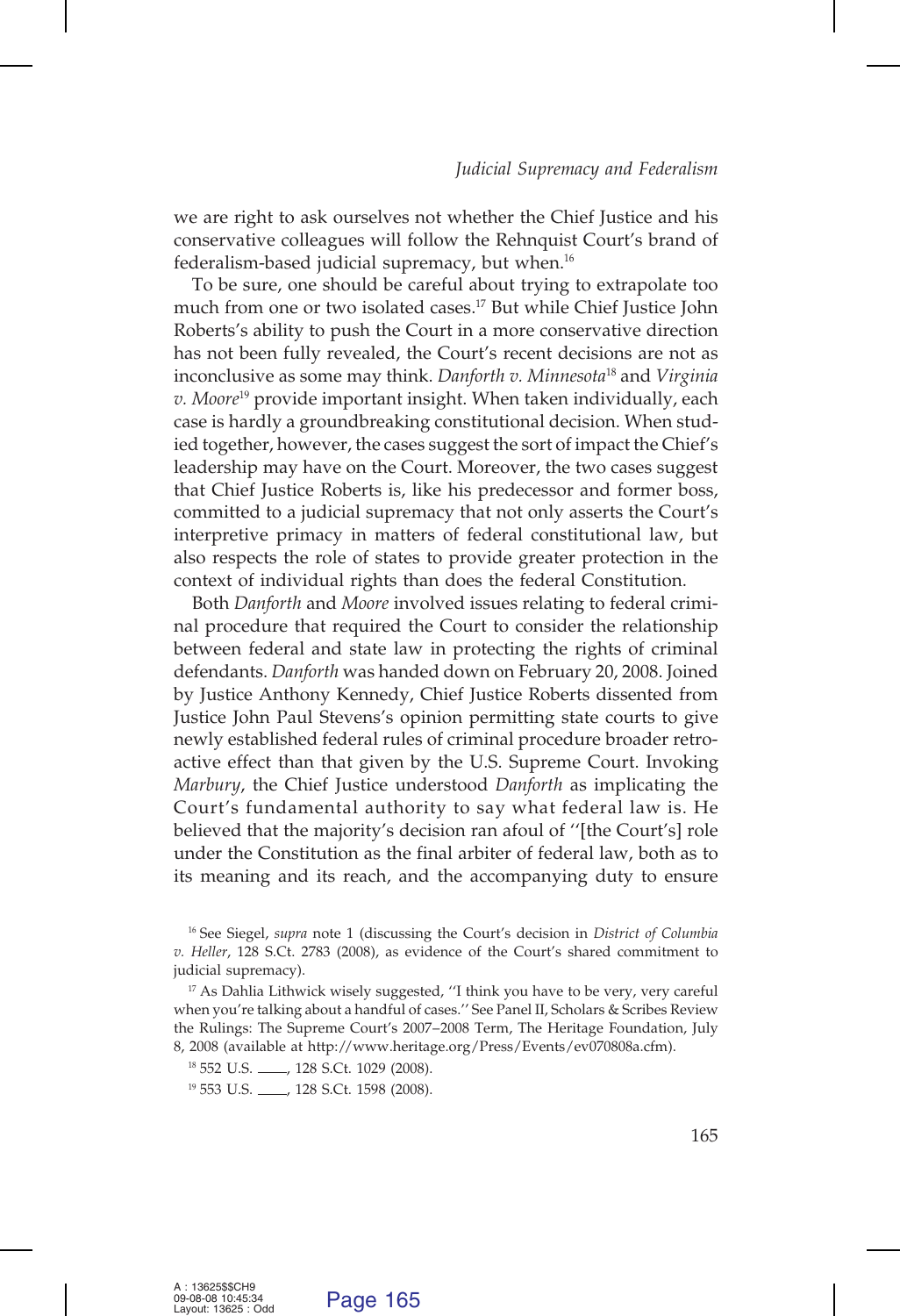the uniformity of that federal law.''20 The Chief Justice's dissent articulated a bold federalism to the other members of the Court one that jealously guards the Court's interpretive supremacy on federal constitutional matters and exercises that authority to maintain a separation and balance between federal and state law.

Decided on the heels of *Danforth*, *Moore* was issued on April 23, 2008. The near unanimity of the Court's decision (Justice Ruth Bader Ginsburg concurred in the result) suggests that the Chief Justice's views regarding the Court's constitutional role were more convincing the second time around. In *Moore*, the Court emphatically rejected the notion that state law arrest standards could define the scope of the Fourth Amendment. In an opinion authored by Justice Antonin Scalia, the Court held that an arrest based on probable cause but in violation of state law, did not violate the Fourth Amendment. Applying an analytical framework that is remarkably similar to the Chief Justice's *Danforth* dissent, Scalia explained that the Supreme Court's constitutional decisions (not decisions by state courts or legislatures) define Fourth Amendment protections, and that the need for easily administrable rules and uniformity in federal law counseled against incorporating state laws into the Fourth Amendment.

In this article, I will analyze the Court's decisions in *Danforth* and *Moore*. I will show that although the individual members of the Roberts Court may disagree about whether a particular case raises a federal constitutional question, most of the justices favor exclusive federal judicial authority over the interpretation of federal law when it is clear that a federal question is presented.

## **II. The** *Danforth* **Decision**

## *A. Background*

The issue in *Danforth* was whether state courts can give broader retroactive effect to ''new'' rules of federal criminal procedure than is required by the Supreme Court.

In 1996, Stephen Danforth was convicted in Minnesota state court of first-degree criminal sexual conduct with a minor.<sup>21</sup> During trial, the government did not call the six-year-old victim to testify but

<sup>20</sup> Danforth, 128 S.Ct. at 1058.

 $21$  See Minn. Stat. § 609.342, subd. 1(a) (1994).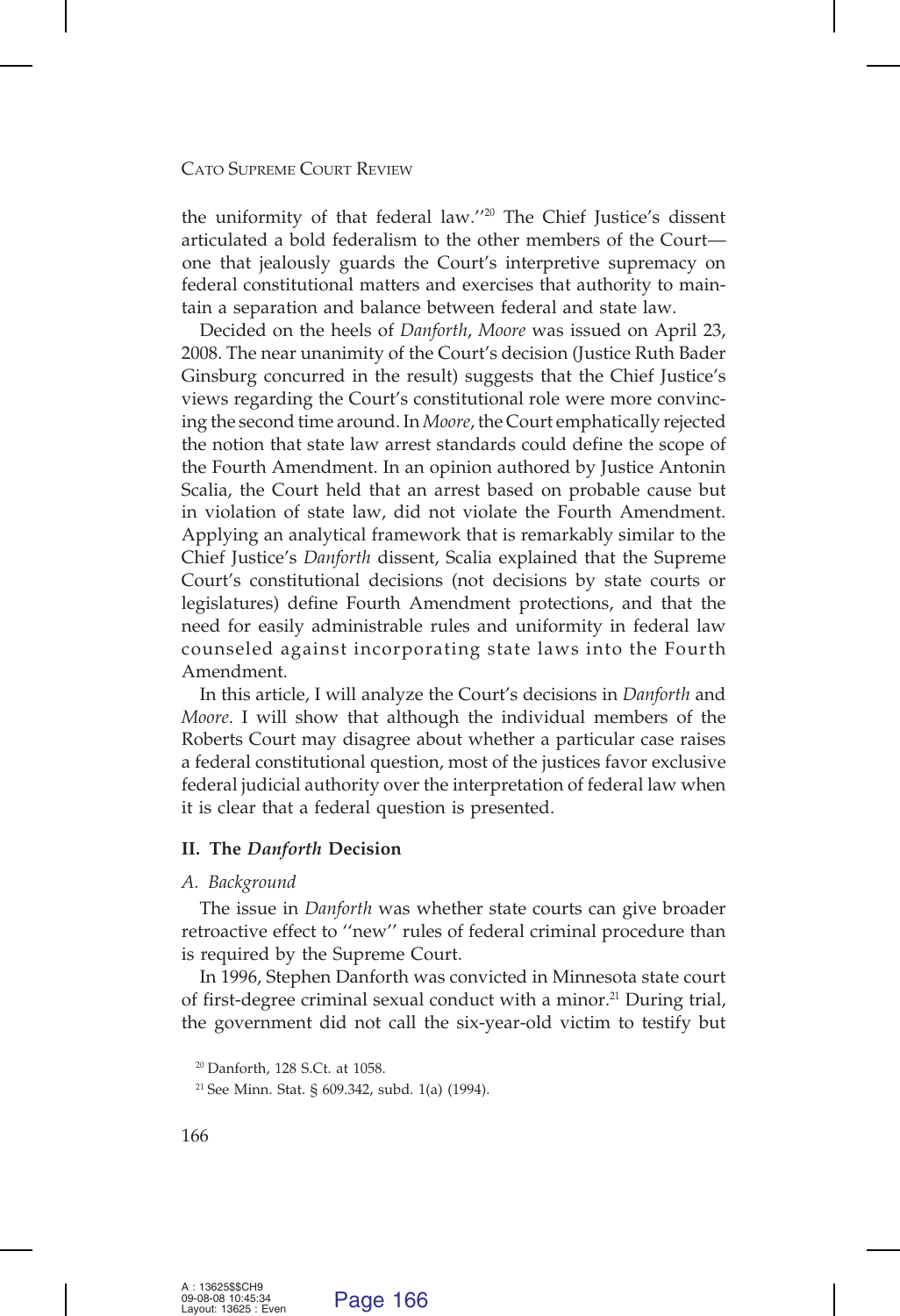instead showed the jury a videotaped interview of the child. Danforth appealed his conviction on the ground that the admission of the videotape violated his confrontation right under the Sixth Amendment. Applying the rule of admissibility set forth in *Ohio v. Roberts*, <sup>22</sup> the Minnesota Court of Appeals concluded that the tape ''was sufficiently reliable to be admitted into evidence,'' and affirmed the conviction.<sup>23</sup> The Minnesota Supreme Court denied review and Danforth's time for filing for a writ of certiorari eventually elapsed.

After Danforth's conviction had become final, the U.S. Supreme Court decided *Crawford v. Washington*, <sup>24</sup> in which it established a "new rule" for evaluating the reliability of testimonial statements in criminal trials. The decision held that ''[w]here testimonial statements are at issue, the only indicium of reliability sufficient to satisfy the constitutional demands is the one the Constitution actually prescribes: confrontation.<sup>''25</sup> Contending that he was entitled to a new trial because the admission of the taped interview violated the *Crawford* rule, Danforth filed a state post-conviction petition.

Applying the retroactivity standard set forth in *Teague v. Lane*,<sup>26</sup> the Minnesota trial and appellate courts concluded that *Crawford* did not apply to Danforth's case. The Minnesota supreme court affirmed the appellate court's decision. It rejected Danforth's contention that the lower courts erred in determining that the holding in *Crawford* did not apply retroactively and that Minnesota courts could not give broader retroactive effect to the *Crawford* rule than that required by the U.S. Supreme Court. The Minnesota supreme court recognized that some states have held that *Teague* does not apply to state court proceedings, $27$  but concluded that it was not free to give a U.S. Supreme Court decision broader retroactive application than that given by the Court itself.<sup>28</sup>

#### *B. The Court's Precedent*

The Court's precedent did not require state courts to apply the *Crawford* holding to cases that were final when *Crawford* was

<sup>24</sup> 541 U.S. 36 (2004).

- <sup>26</sup> 489 U.S. 288 (1989).
- $27$  Danforth, 128 S.Ct. at 1034 n.3 (listing state court decisions).
- <sup>28</sup> Danforth v. State, 718 N.W.2d at 456 (Minn. 2006).

<sup>22</sup> 448 U.S. 56 (1980).

<sup>23</sup> See State v. Danforth, 573 N.W.2d 369, 375 (Minn. Ct. App. 1999).

<sup>25</sup> *Id*. at 68–69.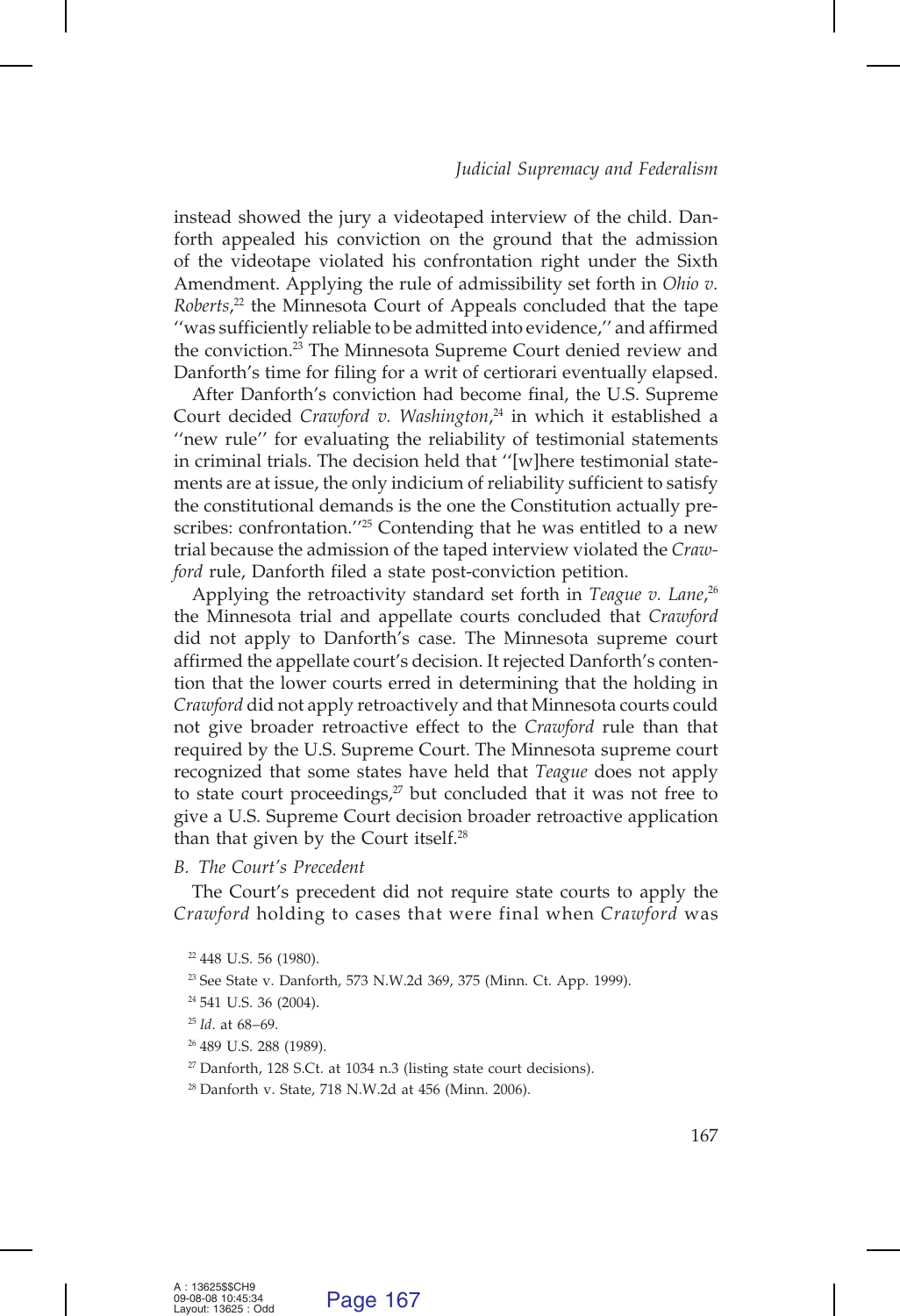decided.<sup>29</sup> But it was not clear whether federal law prohibited them from doing so.

As the Court explained in *Danforth*, the term ''retroactivity'' is somewhat confusing. Because the source of the ''new'' rule is the Constitution (not some sort of judicial power to create new rules of law), a determination that a new rule is ''non-retroactive'' does not imply that the rule was not in existence before the decision in which the new rule was announced. Rather, what the Court is ''actually determining when [it] assess[es] the 'retroactivity' of a new rule is not the temporal scope of a newly announced right, but whether a violation of the right that occurred prior to the announcement of the new rule will entitle a criminal defendant to the relief sought.''30

The Court first addressed the issue of retroactivity in *Linkletter v. Walker*. <sup>31</sup> The issue in that case was whether the exclusionary rule announced in *Mapp v. Ohio*<sup>32</sup> should be given retroactive effect. The Court adopted a practical approach that required courts to make a case-by-case determination each time a new rule was announced. This approach required examination of the purpose of the rule, the reliance of the states on the prior law, and the effect retroactive application would have on the administration of justice.<sup>33</sup> Applying that standard, the Court concluded that the *Mapp* rule would not be applied to convictions that were final before the date of the *Mapp* decision.<sup>34</sup>

Because the *Linkletter* standard produced divergent results, the Court eventually rejected application of *Linkletter* to cases pending on direct review.35 In *Teague*, Justice Sandra Day O'Connor articulated a general rule of non-retroactivity for cases on collateral review, stating that ''[u]nless they fall within an exception to the general rule, new constitutional rules of criminal procedure will not be applicable to those cases which have become final before the new rules

- <sup>29</sup> Danforth, 128 S.Ct. at 1034.
- <sup>30</sup> Danforth, 128 S.Ct. at 1035.
- <sup>31</sup> 381 U.S. 618 (1965).
- <sup>32</sup> 367 U.S. 643 (1961).
- <sup>33</sup> Linkletter, 381 U.S. at 629.

<sup>34</sup> *Id*. at 636–40.

<sup>35</sup> See Griffith v. Kentucky, 479 U.S. 314 (1987).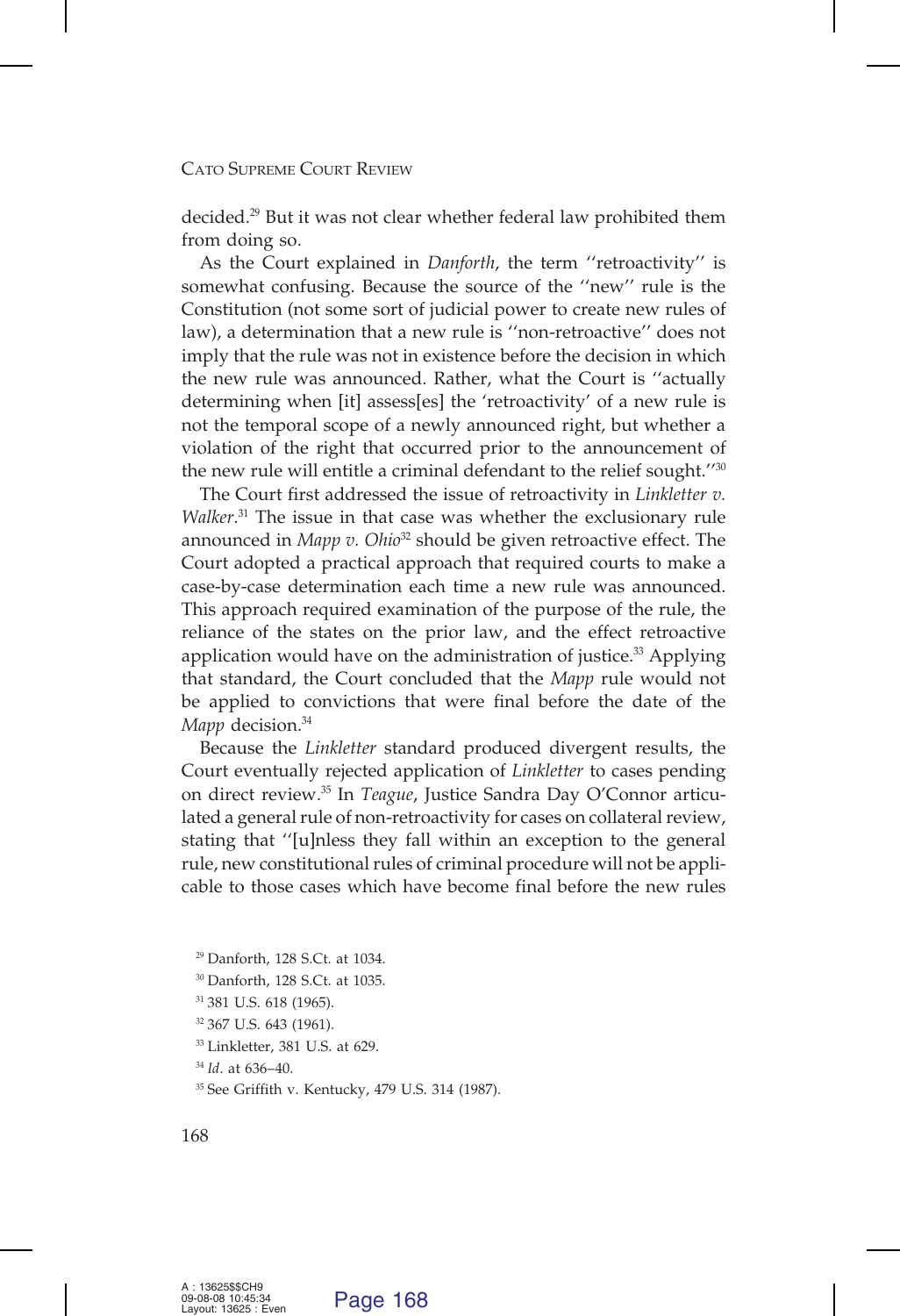are announced.''36 *Linkletter* and *Teague* dealt with the standard for determining what constitutional violations may be remedied on federal habeas, but they had no occasion to address whether states can provide remedies for federal constitutional violations in their own post-conviction proceedings.

Some of the Court's decisions, however, suggested that states were precluded from applying retroactivity rules different from those announced by the U.S. Supreme Court. In *Michigan v. Payne*, <sup>37</sup> for instance, the Court considered the retroactivity of the rule against ''vindictive'' resentencing that had been announced in *North Carolina v. Pearce*. <sup>38</sup> The Michigan supreme court had applied *Pearce* to the appeal ''pending clarification'' by the U.S. Supreme Court concerning whether *Pearce* applied to resentencing proceedings that occurred before *Pearce* had been decided. Applying the *Linkletter* standard for retroactivity, the Court held that *Pearce* did not apply retroactively, reversed the judgment of the Michigan supreme court, and remanded for further proceedings.

Against this background, the Court decided *Danforth*. 39

# *C. Justice Stevens's Opinion*

Justice Stevens's majority opinion began by recognizing that ''[n]either *Linkletter* nor *Teague* explicitly or implicitly constrained the authority of the States to provide remedies for a broader range of constitutional violations than are redressable on federal habeas.''40 ''A close reading of the *Teague* opinion,'' Stevens wrote, ''makes clear that the rule it established was tailored to the unique context of federal habeas and therefore had no bearing on whether States could provide broader relief in their own postconviction proceedings than required by that opinion."<sup>41</sup>

<sup>39</sup> For a more thorough discussion of *Teague*, see 7 Wayne R. LaFave, et al., Criminal Procedure § 28.6, at 241–62 (3d ed. 2007).

<sup>40</sup> Danforth, 128 S.Ct. at 1038.

169

<sup>&</sup>lt;sup>36</sup> Teague, 489 U.S. at 310. The exceptions included rules that render types of primary conduct ''beyond the power of the criminal law-making authority to proscribe'' and ''watershed'' rules that ''implicate the fundamental fairness of the trial.'' *Id*. at 311–12.

<sup>37</sup> 412 U.S. 47 (1973).

<sup>38</sup> 395 U.S. 711 (1969).

<sup>41</sup> *Id*. at 1039.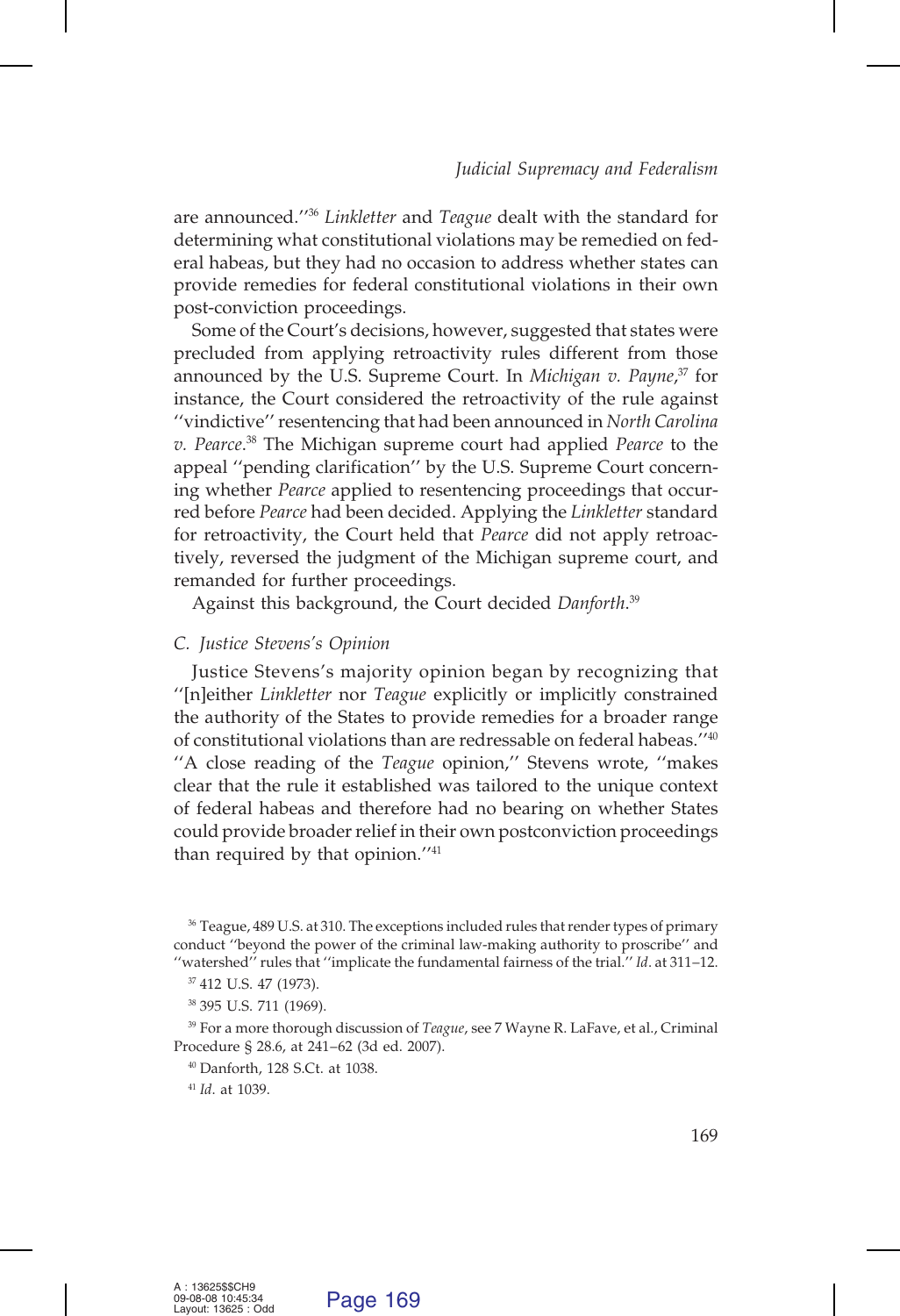The Court made three observations concerning Justice O'Connor's discussion in *Teague*. First, it pointed out that ''not a word . . . asserts or even intimates that her definition of the class eligible for relief under a new rule should inhibit the authority of any state agency or state court to extend the benefit of a new rule to a broader class than she defined.''42 Second, it narrowed the grounds on which *Teague* was decided, stating that ''*Teague*'s general rule of nonretroactivity was an exercise of this Court's power to interpret the federal habeas statute.''43 It then reasoned that ''[s]ince *Teague* is based on statutory authority that extends only to federal courts applying a federal statute, it cannot be read as imposing a binding obligation on state courts.''44 Finally, it limited the scope of the decision, observing that ''the [*Teague*] rule was meant to apply only to federal courts considering habeas corpus petitions challenging state-court criminal convictions.''45 Discussing Justice O'Connor's concern for comity and finality of state convictions, Stevens stated that those considerations are ''unique to *federal* habeas review of state convictions.''46 If anything, he reasoned, ''comity militate[s] in favor of allowing state courts to grant habeas relief to a broader class of individuals than is required by *Teague*'' and ''[finality of state convictions] is a matter that States should be free to evaluate, and weigh the importance of, when prisoners held in state custody are seeking a remedy for a violation of federal rights by their lower courts."<sup>47</sup> Stevens concluded:

In sum, the *Teague* decision limits the kinds of constitutional violations that will entitle an individual to relief on federal habeas, but does not in any way limit the authority of a state court, when reviewing its own state criminal convictions, to provide a remedy for a violation that is deemed ''nonretroactive'' under *Teague*. 48

<sup>42</sup> *Id*. <sup>43</sup> *Id*. at 1039–40. <sup>44</sup> *Id*. at 1040. <sup>45</sup> *Id.* <sup>46</sup> *Id*. at 1041 (emphasis in original). <sup>47</sup> *Id*.

<sup>48</sup> *Id*. at 1042. As for the Court's civil retroactivity decisions such as *Payne*, the majority determined that they supported the conclusion that states can decide what remedy to provide its citizens for violations of the U.S. Constitution. It recognized that ''[a]t first blush'' *Payne* appears to suggest that states may not give new rules broader retroactive effect than that given by the Court. It pointed out, however, that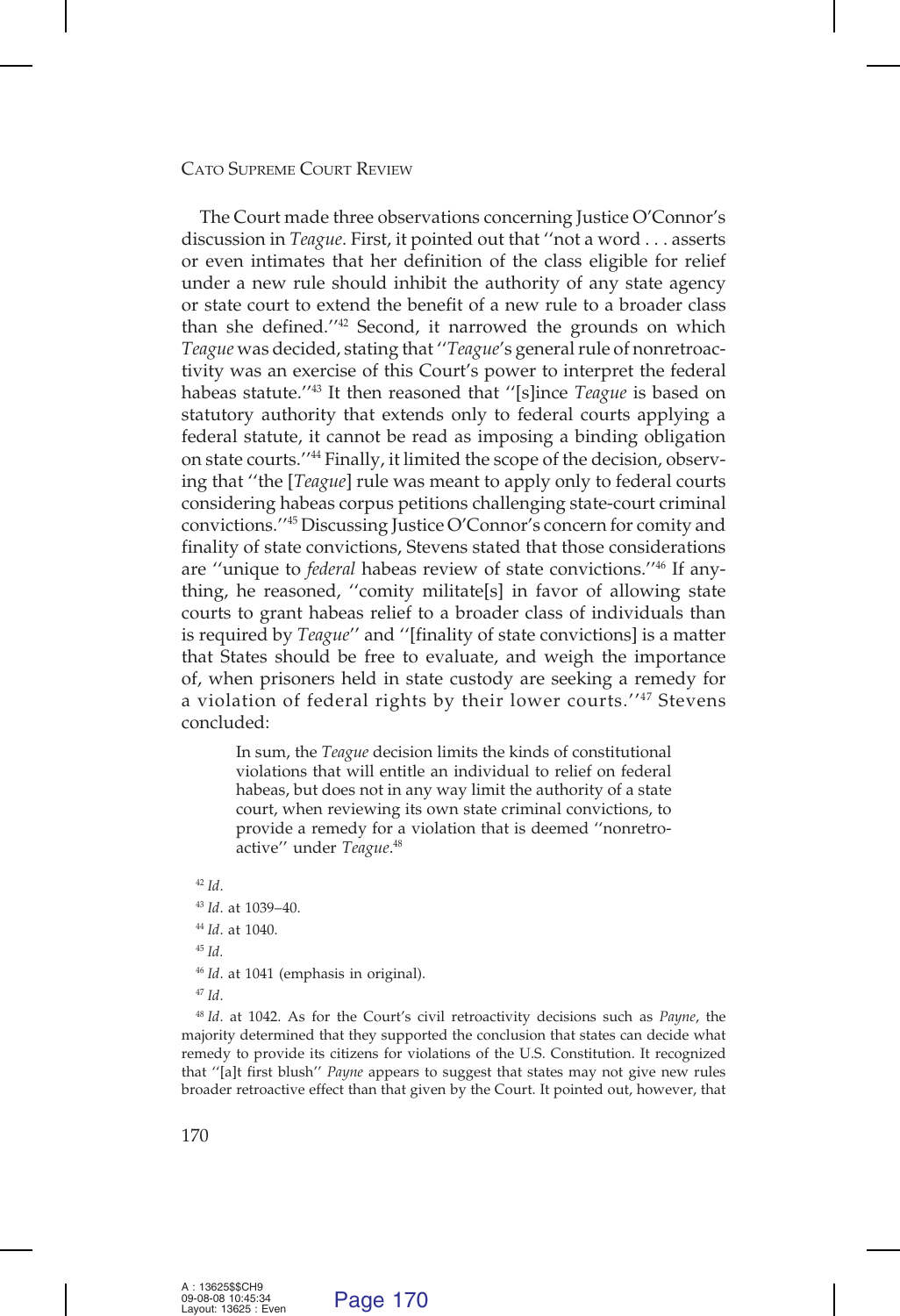Justice Stevens ended his opinion by emphasizing that the Court's retroactivity decisions are primarily concerned with ''the availability or nonavailability of remedies,'' not ''whether a constitutional violation occurred.''49 As he put it, ''[a] decision by this Court that a new rule does not apply retroactively under *Teague* does not imply that there was no right and thus no violation of that right at the time of trial—only that no remedy will be provided in federal habeas court.''50

## *D. Chief Justice Roberts's Dissent*

Chief Justice Roberts saw the matter differently. He did not see retroactivity as a ''remedial question,'' but rather as an issue involving ''the nature of the substantive federal rule at issue.''51 It was his belief that, at bottom, *Danforth* presented a federal question that motivated his dissent.

In the Chief Justice's view, the case implicated a fundamental feature of our constitutional system: the Court's supreme authority to interpret the Constitution. He stated:

[T]he question whether a particular ruling is retroactive is itself a question of federal law. It is basic that when it comes

(1) ''[t]he Michigan Court did not purport to make a definitive ruling on the retroactivity of *Pearce*'' or ''to apply a broader state rule of retroactivity than required by federal law''; (2) *Payne* ''remanded for further proceedings after providing the clarification that the Michigan Court sought''; and (3) ''not a word in [the] *Payne* opinion suggests that the Court intended to prohibit state courts from applying new constitutional standards in a broader range of cases than [the Court] require[s].'' *Id*. at 1042–43.

# <sup>49</sup> *Id*. at 1047.

<sup>50</sup> *Id*.

<sup>51</sup> *Id*. at 1054. Understanding the difference between the way the majority and the dissent conceptualized the case is crucial. If one understands *Teague* as establishing a ''choice of law'' rule rather than a limit on the habeas remedy, then one is likely to agree with Chief Justice Roberts's view that *Danforth* implicates the Court's supreme authority to interpret federal law. See James S. Liebman and William F. Ryan, ''Some Effectual Power'': The Quantity and Quality of Decisionmaking Required of Article III Courts, 98 Colum. L. Rev. 696, 837–43, 855–57 (1998). But if one understands *Teague* as concerned primarily with establishing a limit on the habeas remedy, then one is likely to agree with Justice Stevens's view that states can use their own laws to overprotect beyond the Constitution. See Kent S. Scheidegger, Habeas Corpus, Relitigation, and the Legislative Power, 98 Colum. L. Rev. 888, 922–25 (1998). See also Kent Scheidegger, Retroactivity, Remedies, and AEDPA, Crime and Consequences, http://www.crimeandconsequences.com/2008/02/retroactivity\_remedies\_and\_ aed.html (February 20, 2008, 9:13 a.m.).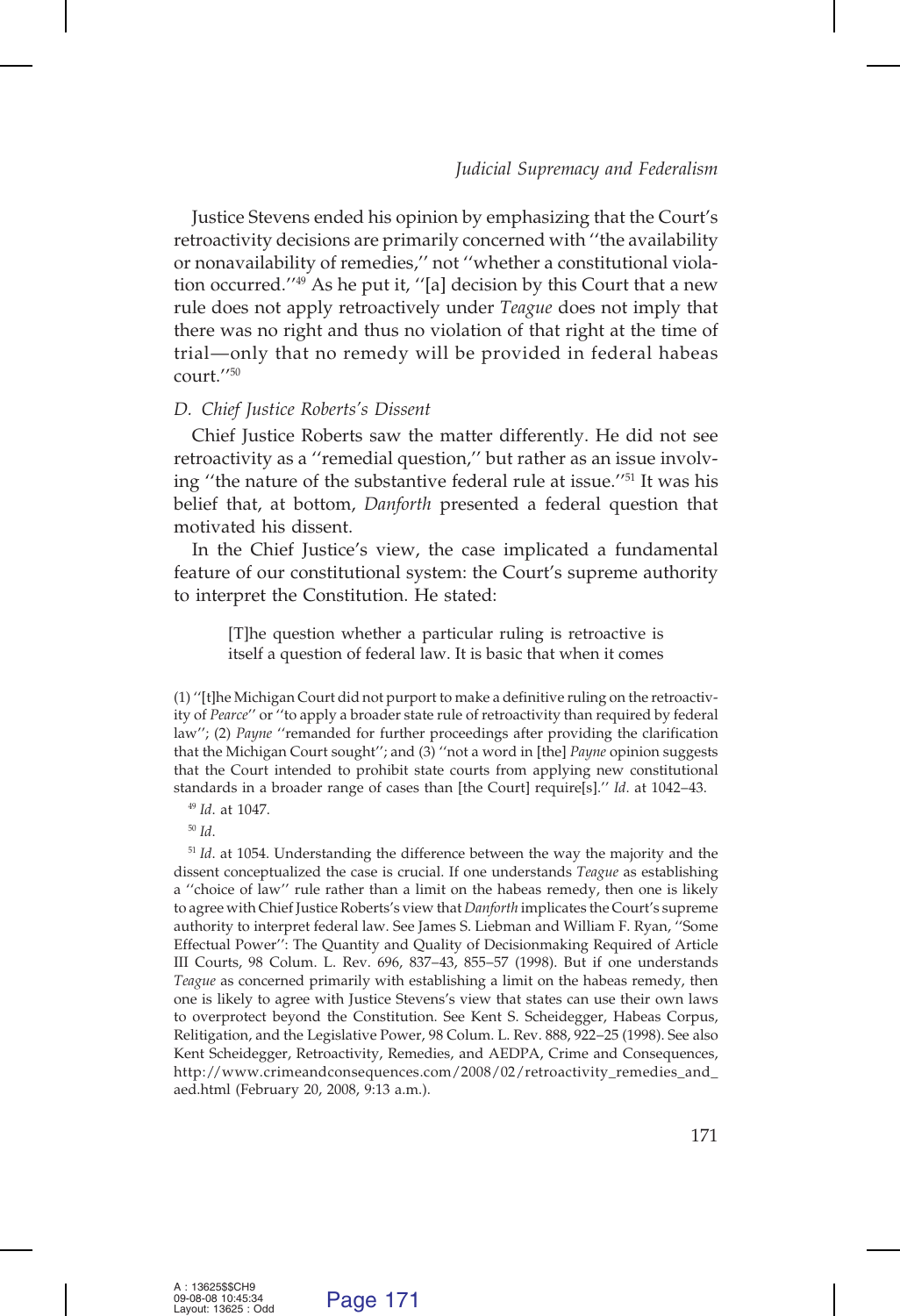to any such question of federal law, it is ''the province and duty'' of this Court ''to say what the law is.'' *Marbury v. Madison*, 1 Cranch 137, 177, 2 L.Ed. 60 (1803). State courts are the final arbiters of their own state law; this Court is the final arbiter of federal law. State courts are therefore bound by our rulings on whether our cases construing federal law are retroactive.<sup>52</sup>

The Chief Justice explained that the majority's decision was based on a misunderstanding of precedent. He recognized that the Court's retroactivity decisions were silent regarding the states' power to give broader retroactive effect than the Supreme Court. But he pointed out, ''[b]ecause the question of retroactivity was so tied up with the nature and purpose of the underlying federal constitutional right, it would have been surprising if any of our cases had suggested that States were free to apply new rules of federal constitutional law retroactively even when we would not."<sup>53</sup>

The Chief's dissent was not motivated by an empty faith in the Court's role as the ultimate court in the land. Instead, it was guided by a basic understanding that it was the Court's duty to ensure uniformity—and therefore fairness—in matters of constitutional interpretation. Early in the dissent, he made the point:

The majority contravenes [*Marbury*'s] bedrock propositions. The end result is startling: Of two criminal defendants, each of whom committed the same crime, at the same time, whose convictions became final on the same day, and each of whom raised an identical claim at the same time under the Federal Constitution, one may be executed while the other is set free—the first despite being correct on his claim, and the second because of it. That result is contrary to the Supremacy Clause and the Framers' decision to vest in ''one supreme Court'' the responsibility and authority to ensure the uniformity of federal law. Because the Constitution requires us

<sup>52</sup> Danforth, 128 S.Ct. at 1047.

<sup>53</sup> *Id*. at 1049; see also *id.* at 1049–50 (Because ''[the Court's] early retroactivity cases nowhere suggested that the retroactivity of new federal constitutional rules of criminal procedure was anything other than a matter of federal law,'' it was not surprising ''that when [the Court] held that a particular right would not apply retroactively, the language in [its] opinions did not indicate that [the] decisions were optional.'').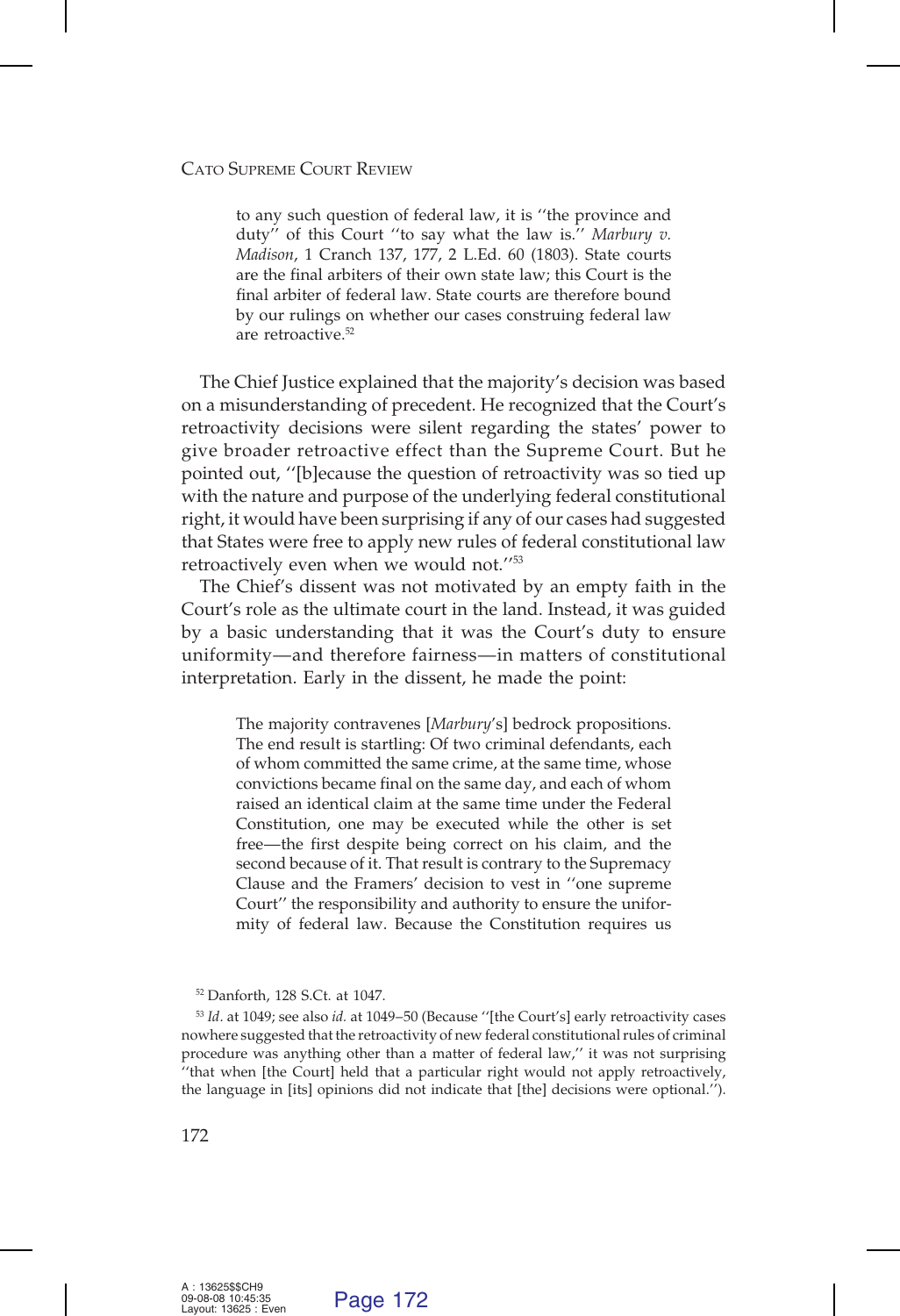to be more jealous of that responsibility and authority, I respectfully dissent.54

As he saw it, the Court's obligation to reduce ''the inequity of haphazard retroactivity standards'' and ''disuniformity in the application of federal law'' is ''the very interest that animates the Supremacy Clause and [the Court's] role as the 'one supreme Court' charged with enforcing it."<sup>55</sup>

Chief Justice Roberts's dissent defended the Court's interpretive authority to define federal constitutional protections, but it also recognized that under their own laws states may provide greater protections than those afforded by the Constitution. Indeed, the dissent suggests that it is the Court's failure to assert its supremacy on matters of federal law that ultimately disrupts the balance between federal and state governments:

States are free to announce their own state-law rules of criminal procedure, and to apply them retroactively in whatever manner they like. That is fully consistent with the principle that ''a single sovereign's law should be applied equally to all.'' But the Court's opinion invites just the sort of disuniformity in federal law that the Supremacy Clause was meant to prevent. The same determination of a federal constitutional violation at the same stage in the criminal process can result in freedom in one State and loss of liberty or life in a neighboring State. The Court's opinion allows ''a single sovereign's law''—the Federal Constitution, as interpreted by this Court—to be applied differently in every one of the several States.<sup>56</sup>

Thus, Chief Justice Roberts championed a federalism-based approach to the *Danforth* case that advocated on behalf of the Court's

<sup>56</sup> *Id*. at 1053–54; see also *id.* at 1049 (''Our precedents made clear that States could give greater substantive protection under their own laws than was available under federal law, and could give whatever retroactive effect to *those* laws they wished.'')

<sup>54</sup> *Id*. at 1047–48.

<sup>55</sup> *Id*. at 1053; see also *id.* at 1058 (''This dissent is compelled not simply by disagreement over how to read [the Court's retroactivity cases], but by the fundamental issues at stake—our role under the Constitution as the final arbiter of federal law, both as to its meaning and its reach, and the accompanying duty to ensure the uniformity of that federal law.'')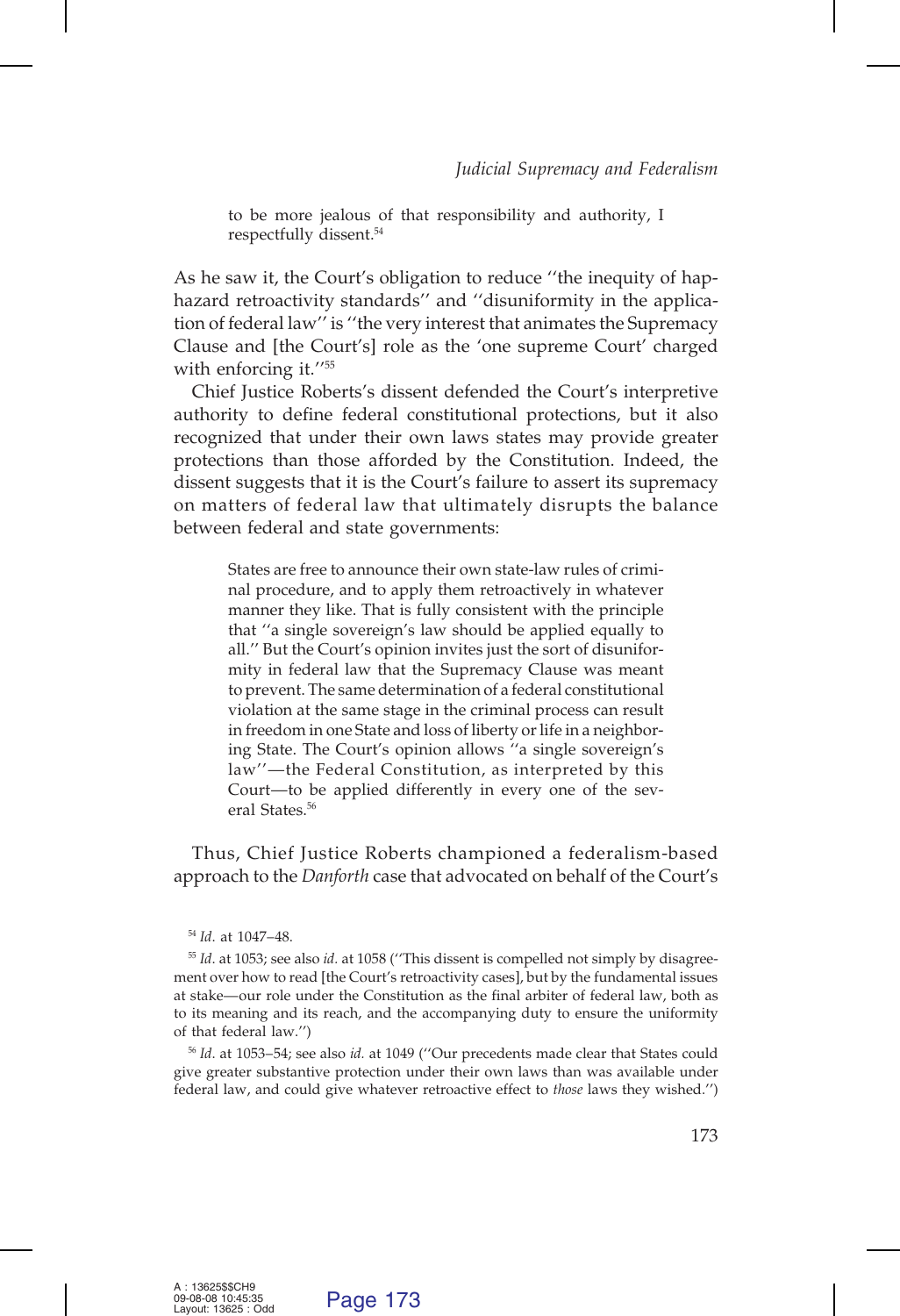interpretive supremacy on federal constitutional questions and signaled to the states that they should feel free to provide greater substantive and remedial protections under their own laws.<sup>57</sup> The Chief may have been unable to convince his colleagues in *Danforth*, but *Moore* presented a second opportunity for the Court to follow this approach.

# **III. The** *Moore* **Decision**

#### *A. Background*

The issue presented in *Moore* was whether a search incident to an arrest based on probable cause, but in violation of a state law prohibiting arrest, violated the Fourth Amendment.

Under Virginia law, driving on a suspended license is a misdemeanor offense, punishable by a year in jail and a \$2,500 fine.<sup>58</sup> The statute requires an officer to issue a summons and notice to appear in court, but with several exceptions.<sup>59</sup> An arrest is permitted if  $(1)$ the offender fails or refuses to discontinue the offense; (2) the officer believes that the offender is likely to disregard the summons; (3)

<sup>57</sup> To some, the majority's decision was itself a federalist victory. George Mason University law professor Ilya Somin perceives Justice Stevens's opinion as affirming the basic federalist principle that state courts can overprotect individual rights beyond what the federal Constitution allows. He writes, ''The Supreme Court should establish a floor for remedies below which states cannot fall. But there is no reason for it to also mandate a ceiling.'' Ilya Somin, A Floor, Not a Ceiling: Federalism and Remedies for Violations of Constitutional Rights in *Danforth v. Minnesota*, 102 Nw. U.L. Rev. Colloquy 365, 371–73 (2008) (contending that the majority's decision is defensible on policy-based grounds). Like the majority's decision, however, Somin's position is acceptable only if one understands *Danforth* as presenting a remedial question that is entirely removed from the Court's interpretive supremacy over federal law. As Columbia law professor Michael Dorf points out, ''*Danforth* was no ordinary application of the floor-but-not-a-ceiling principle, because the question in the case was not whether Minnesota could interpret its own *state* law more broadly than federal law. Everyone accepts that it (like every other state) can. The question in *Danforth* was whether Minnesota could overprotect *federal* law. Perhaps surprisingly, the Supreme Court said yes.'' Michael C. Dorf, Did Justice Stevens Pull a Fast One? The Hidden Logic of a Recent Retroactivity Case in the Supreme Court, FindLaw, http:// writ.news.findlaw.com/dorf/20080225.html (February 25, 2008). Moreover, the same policy-based justifications endorsed by Somin apply when states experiment with substantive rights and remedies under their own law; states need not manipulate federal law to achieve those policy preferences.

<sup>58</sup> Va. Code Ann. §§ 18.2-11, 18.2-272, 46.2-307(c) (2004). <sup>59</sup> *Id*. § 19.2-74.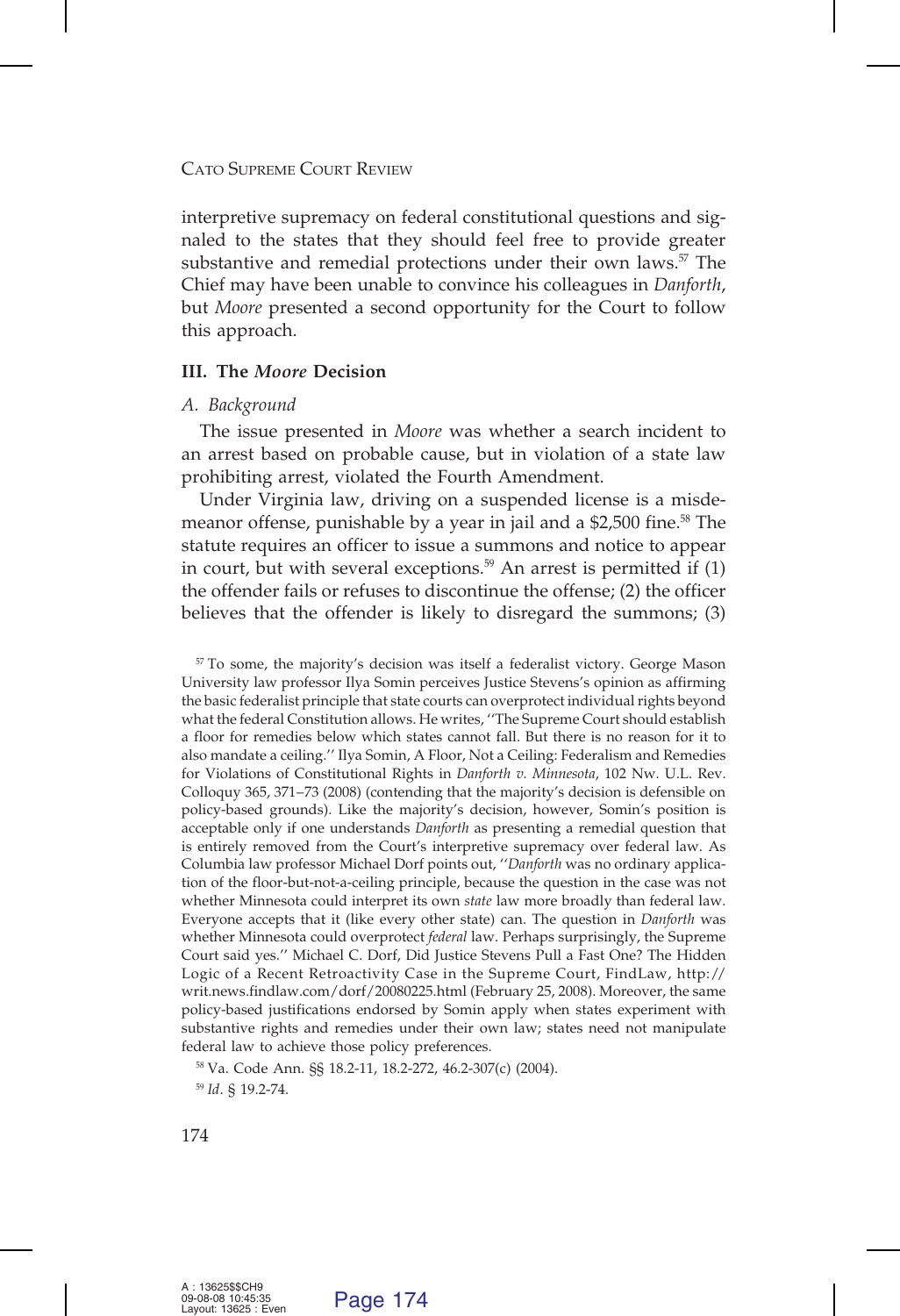the officer reasonably believes the offender is likely to harm himself or others; or (4) prior approval to arrest has been granted by order of the state court. $60$ 

The case involved a stop of David Lee Moore for violating the Virginia law. Even though none of the exceptions for making an arrest applied, the officers decided to arrest Moore for the offense instead of issuing a summons. After arresting him, the officers took Moore to his hotel room, where they searched him and found crack cocaine on his person. Moore was charged with possession with intent to distribute cocaine. Following the trial court's denial of his motion to suppress the fruits of the search under the Fourth Amendment, he was convicted and sentenced to five years' imprisonment.

The case reached the Virginia supreme court. The court rejected the government's contention that the search fell within the searchincident-to-arrest exception. It emphasized that the exception does not apply when state law prohibits an officer from conducting an arrest for that particular offense.<sup>61</sup> Because Virginia law required the officer to issue a summons under the circumstances and officers are not permitted to conduct an arrest incident to the issuance of a citation, the court unanimously held that the officers' conduct violated the Fourth Amendment.<sup>62</sup>

# *B. The Court's Precedent*

The Fourth Amendment protects individuals from ''unreasonable searches and seizures'' and thus generally prohibits warrantless searches. A long-standing exception, however, is that an officer may conduct a search incident to a lawful arrest.

The Court established the search-incident-to-arrest exception in *United States v. Robinson*, where it held that such a search was justifiable for two reasons: the need to disarm the suspect and the need to preserve evidence for later use at trial. $63$  The Court eventually limited the exception in *Knowles v. Iowa*, <sup>64</sup> in which it held that the exception did not encompass a search in conjunction with the mere

<sup>60</sup> *Id*. <sup>61</sup> Moore v. Commonwealth, 636 S.E.2d 395, 397–400 (Va. 2006). <sup>62</sup> *Id.* at 400. <sup>63</sup> 414 U.S. 218, 234 (1973).

<sup>64</sup> 525 U.S. 113 (1998).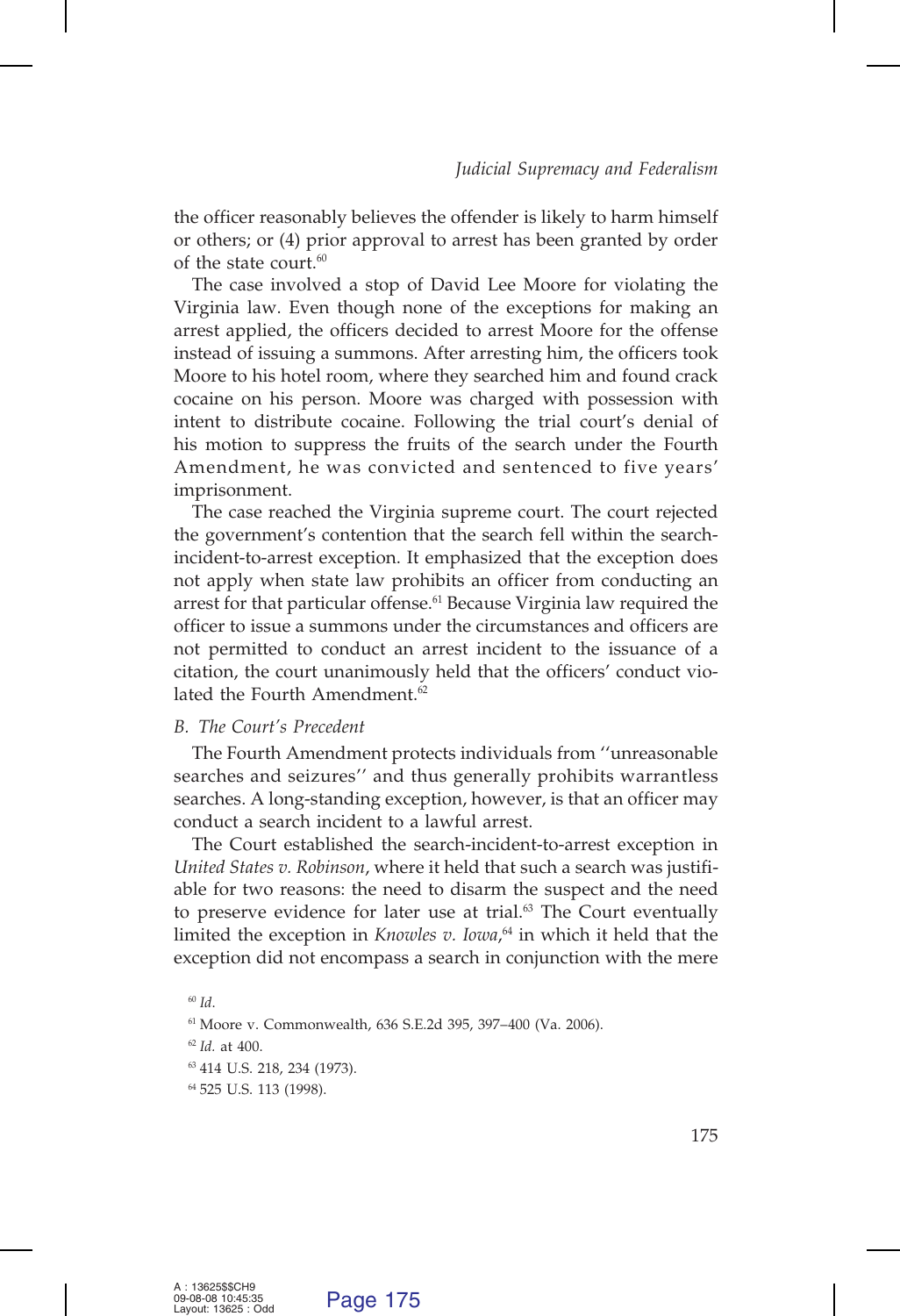issuance of a citation. The Court reasoned that the *Robinson* justification of self-defense and evidence-gathering did not apply in that situation. The Court then clarified an officer's ability to conduct an arrest in the case of *Atwater v. City of Lago Vista.*<sup>65</sup> It concluded that an officer who has probable cause to believe that a suspect has committed a minor offense (in that case, a misdemeanor seat belt violation) may conduct a warrantless arrest without violating the Fourth Amendment. Taken together, the Court's decisions made it clear that an officer may conduct a search incident to an arrest for even a very minor offense. But they did not address the interesting twist presented in the *Moore* case—that is, the constitutionality of a search incident to an arrest that was itself in violation of state law.

Nor did those cases explain the significance of state law in defining Fourth Amendment protections. Two competing lines of cases provided insight into how the Court was likely to approach the issue. *United States v. Di Re<sup>66</sup>* is representative of the cases that suggest that state-law arrest provisions should be used to determine whether an arrest and attendant search violated the Fourth Amendment. In *Di Re*, the Court held that an arrest of a suspect for a federal offense and subsequent search ''were beyond the lawful authority of those who executed them,'' because the arrest was made in violation of a state-law arrest provision.<sup>67</sup> The Court reasoned that in the absence of a federal statute governing arrests, state-law standards determine the lawfulness of the arrest.<sup>68</sup>

Other decisions suggested that Fourth Amendment protections should not track state law standards. In *Cooper v. California*, the Court held that the officers' search of an impounded vehicle was constitutional, even though, as a matter of state law, the officers

 $65$  In a 5-4 decision, the Court held that the Fourth Amendment, as it was originally understood, did not forbid ''arrest without a warrant for misdemeanors not amounting to or involving breach of the peace.'' 532 U.S. 318, 340 (2001).

<sup>66</sup> 332 U.S. 581 (1948).

<sup>67</sup> *Id*. at 595.

<sup>&</sup>lt;sup>68</sup> The Court added, however, that this rule should apply in all situations "except in those cases where Congress has enacted a federal rule.'' *Id*. at 590. As discussed below, Justice Scalia understood this language to mean that *Di Re* was not decided on constitutional grounds, but rather on the Court's supervisory powers in federal criminal proceedings.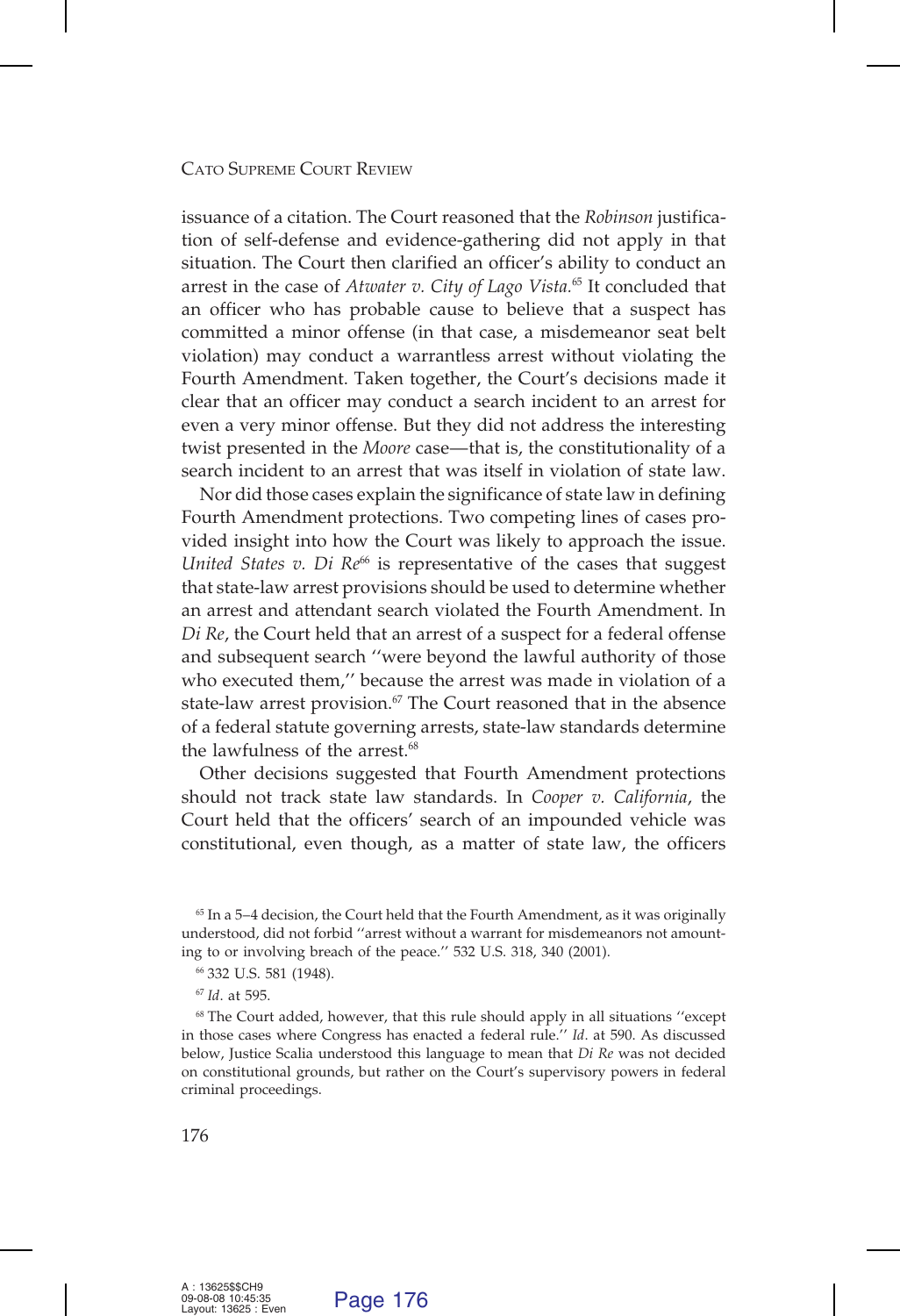were not permitted to conduct the search.<sup>69</sup> The Court explained, ''Just as a search authorized by state law may be an unreasonable one under that amendment, so may a search not expressly authorized by state law be justified as a constitutionally reasonable one.''70 The Court pointed out that, when appropriate, states can choose to provide greater protection than the federal Constitution: ''Our holding, of course, does not affect the State's power to impose higher standards on searches and seizures than required by the Federal Constitution if it chooses to do so.''71

In *California v. Greenwood*, the Court held that a person does not have a privacy expectation in garbage left for collection outside the curtilage of a home, even though California law prohibited warrantless searches of garbage placed there.<sup>72</sup> The Court rejected the notion that the Fourth Amendment should be used to vindicate state law violations, explaining that

Individual States may surely construe their own constitutions as imposing more stringent constraints on police conduct than does the Federal Constitution. We have never intimated, however, that whether or not a search is reasonable within the meaning of the Fourth Amendment depends on the law of the particular State in which the search occurs.<sup>73</sup>

Finally, in *Whren v. United States*, the Court held that a stop of a motorist based on probable cause that he had committed a traffic violation did not violate the Fourth Amendment, despite state regulations limiting the arrest authority of plainclothes officers in unmarked vehicles.<sup>74</sup> The Court reasoned that Fourth Amendment protections should not ''vary from place to place and from time to time'' with ''police enforcement practices,'' or ''turn upon such trivialities.''75

Thus, *Moore* placed state law prerogatives at the heart of the controversy. The basic question was whether the Court would allow

Page 177

 386 U.S. 58 (1967). *Id*. at 61. *Id*. at 62. 486 U.S. 35 (1988). *Id*. at 43. 517 U.S. 806 (1996). *Id*. at 815.

A : 13625\$\$CH9 09-08-08 10:45:35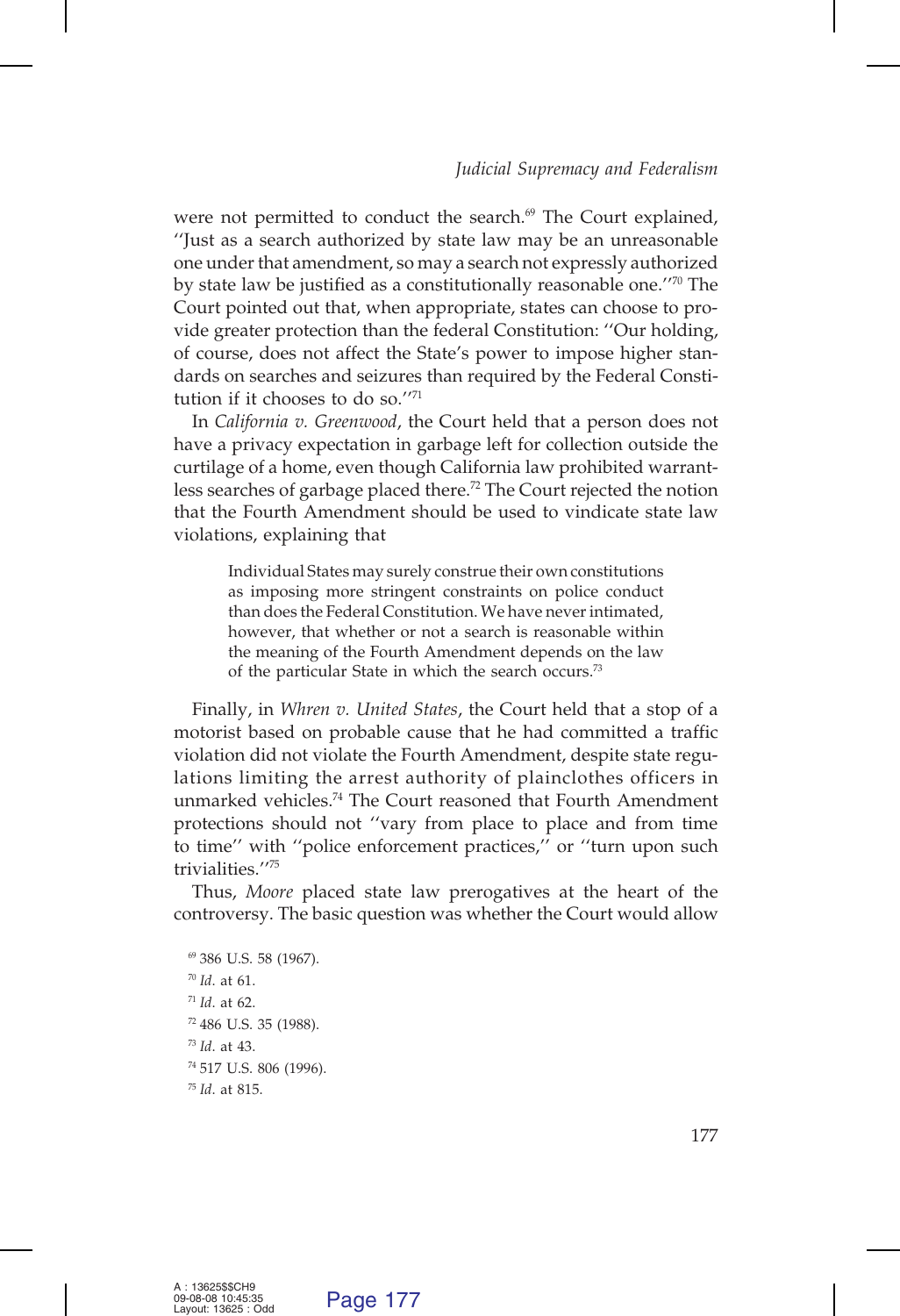states to define the scope of Fourth Amendment protections.<sup>76</sup> As in *Danforth*, *Moore*implicated the Court's ultimate authority to define the scope of the Constitution and its related duty to ensure uniformity in the administration of federal law. $77$ 

# *C. Justice Scalia's Opinion*

In a near unanimous opinion authored by Justice Scalia, the Court held that an officer does not violate the Fourth Amendment by making an arrest based on probable cause but prohibited under state law.78 Justice Scalia began by analyzing whether there was any historical indication that the ratifiers of the Fourth Amendment had intended it ''as a redundant guarantee of whatever limits on search and seizure legislatures might have enacted.''79 Because the Court could find no case law, commentaries, or statutes suggesting that the Fourth Amendment was meant to incorporate subsequently enacted state laws—indeed, it determined that the evidence suggested ''if anything, that Founding-era citizens were skeptical of using rules for search and seizure set by government actors as the index of

<sup>76</sup> Moore's amici focused instead on the potential for abuse of police arrest power. The American Civil Liberties Union, for instance, argued that reversal of the Virginia decision would permit officers to conduct arrests for minor offenses as pretexts for evidence-gathering searches. See Brief of Amicus American Civil Liberties Union in Support of Respondent at 21–26, Virginia v. Moore, 128 S.Ct. 1598 (2007). Noticeably absent from the ACLU's brief was then-Justice Janice Rogers Brown's impassioned dissent in People v. McKay, 27 Cal. 4th 601 (Cal. 2002). There, she boldly criticized the California Supreme Court's decision to uphold a search under similar circumstances. As she understood it, equipping ''rummagers'' with discretion to conduct a full-blown arrest perpetuates racially discriminatory police practices. See McKay, 27 Cal. 4th at 631 (Brown, J., dissenting).

<sup>77</sup> After *Moore* had been briefed but before oral argument, I wrote that the Court's precedent made this an easy case to decide and that, after all, state legislatures (not courts applying the Fourth Amendment) are in a better position to craft remedies for violations of state arrest provisions. See Edward J. Loya, Jr., Fourth Amendment Protections Should Not Be [Strengthened] by State Laws, Los Angeles Daily Journal, Jan. 3, 2008. George Washington University law professor Orin Kerr's posts on the *Di Re* case, however, made it clear that this was not an open-and-shut case. See Kerr, *infra* note 87.

<sup>78</sup> Moore, 128 S.Ct. at 1607 (''We conclude that warrantless arrests for crimes committed in the presence of an arresting officer are reasonable under the Constitution, and that while States are free to regulate such arrests however they desire, state restrictions do not alter the Fourth Amendment's protections.'').

<sup>79</sup> Moore, 128 S.Ct. at 1602.

178

A : 13625\$\$CH9 09-08-08 10:45:35<br>Layout: 13625 : Even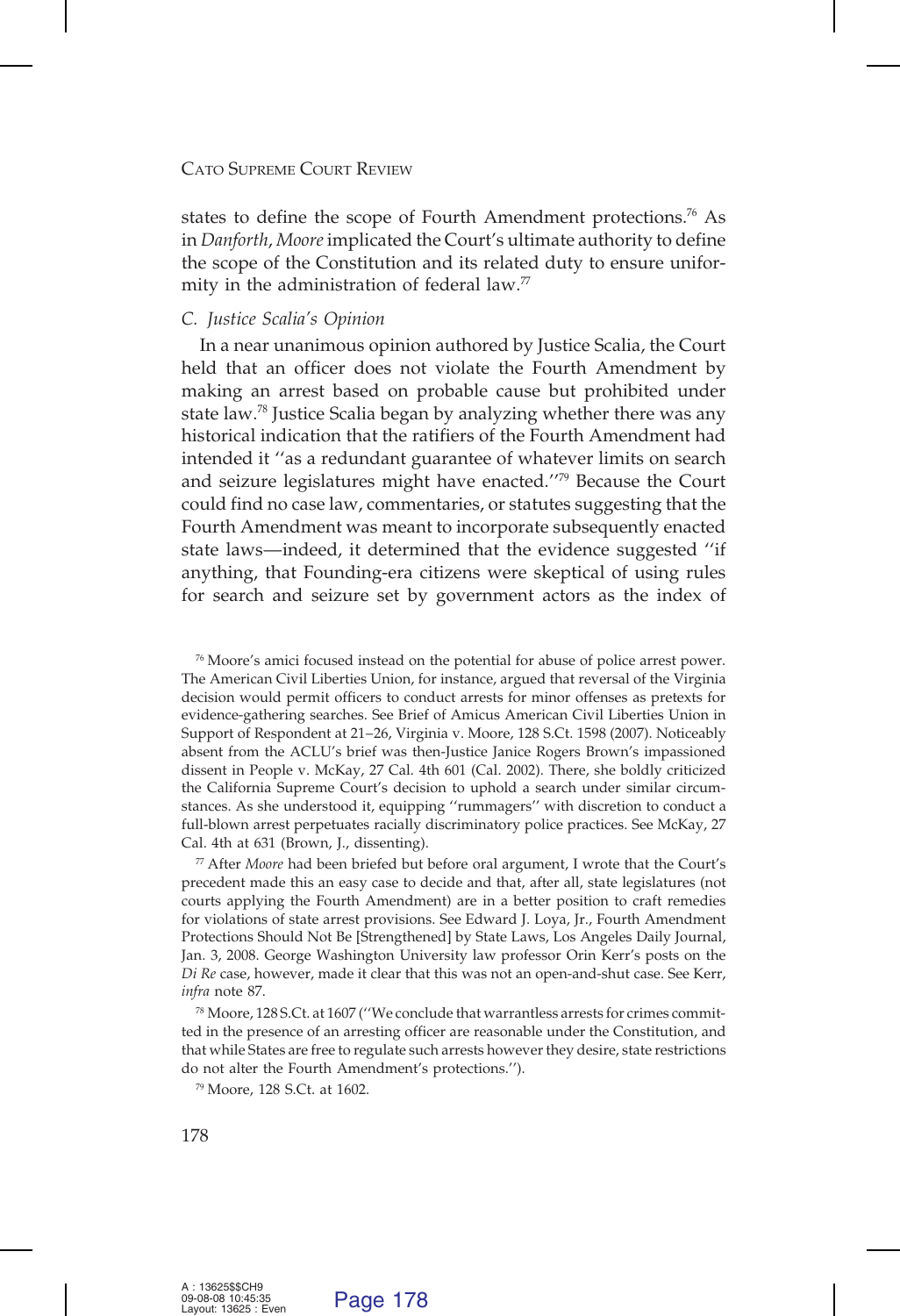reasonableness''80—the Court concluded there was no clear answer that existed in 1791 and that had been adhered to ever since. $81$ 

Turning to the traditional reasonableness analysis, Scalia explained, ''we have said [in a long line of cases] that when an officer has probable cause to believe a person committed even a minor crime in his presence, the balancing of private and public interests is not in doubt.''82 In such a situation, the answer is clear: ''The arrest is constitutionally reasonable.''83 Moreover, Scalia concluded that its precedent ''counsel[ed] against changing this calculus when a State chooses to protect privacy beyond the level that the Fourth Amendment requires.''84 Pointing to *Cooper*, *Greenwood*, and *Whren*, he stated that it has consistently treated ''additional protections [under state law] exclusively as matters of state law.''85

Justice Scalia's opinion recognized that earlier decisions beginning with *Di Re* excluded evidence obtained in violation of state law, but distinguished them on the ground that ''those decisions rested on [the Supreme Court's] supervisory power over the federal courts, rather than the Constitution.''86 Scalia explained that the rule in *Di Re* requiring an arrest for a federal offense to be judged according to state-law standards in the absence of an applicable statute was ''plainly not a rule derived from the Constitution,'' because the Court made it clear that Congress could change it by statute. He rejected the notion that state law provisions providing greater protection should be incorporated into the Fourth Amendment:

<sup>80</sup> Id. at 1603. The Court recognized that perhaps no such constitutional claims were raised because ''actions taken in violation of state law could not qualify as state action subject to Fourth Amendment constraints.'' *Id*. at 1604 (citing Thomas Y. Davies, Recovering the Original Fourth Amendment, 98 Mich. L. Rev. 547, 660–63 (1999)).

Page 179

<sup>83</sup> *Id*.

<sup>84</sup> *Id*.

<sup>85</sup> *Id*.

<sup>86</sup> *Id*. at 1605.

A : 13625\$\$CH9 09-08-08 10:45:35

<sup>&</sup>lt;sup>81</sup> Moore, 128 S.Ct. at 1604. In her concurring opinion, Justice Ginsburg found more support for *Moore's* historical analysis than did the majority. She stated, ''Under the common law prevailing at the end of the 19th century, it appears that arrests for minor misdemeanors, typically involving no breach of the peace, depended on statutory authorization.'' *Id*. at 1609.

<sup>82</sup> *Id*.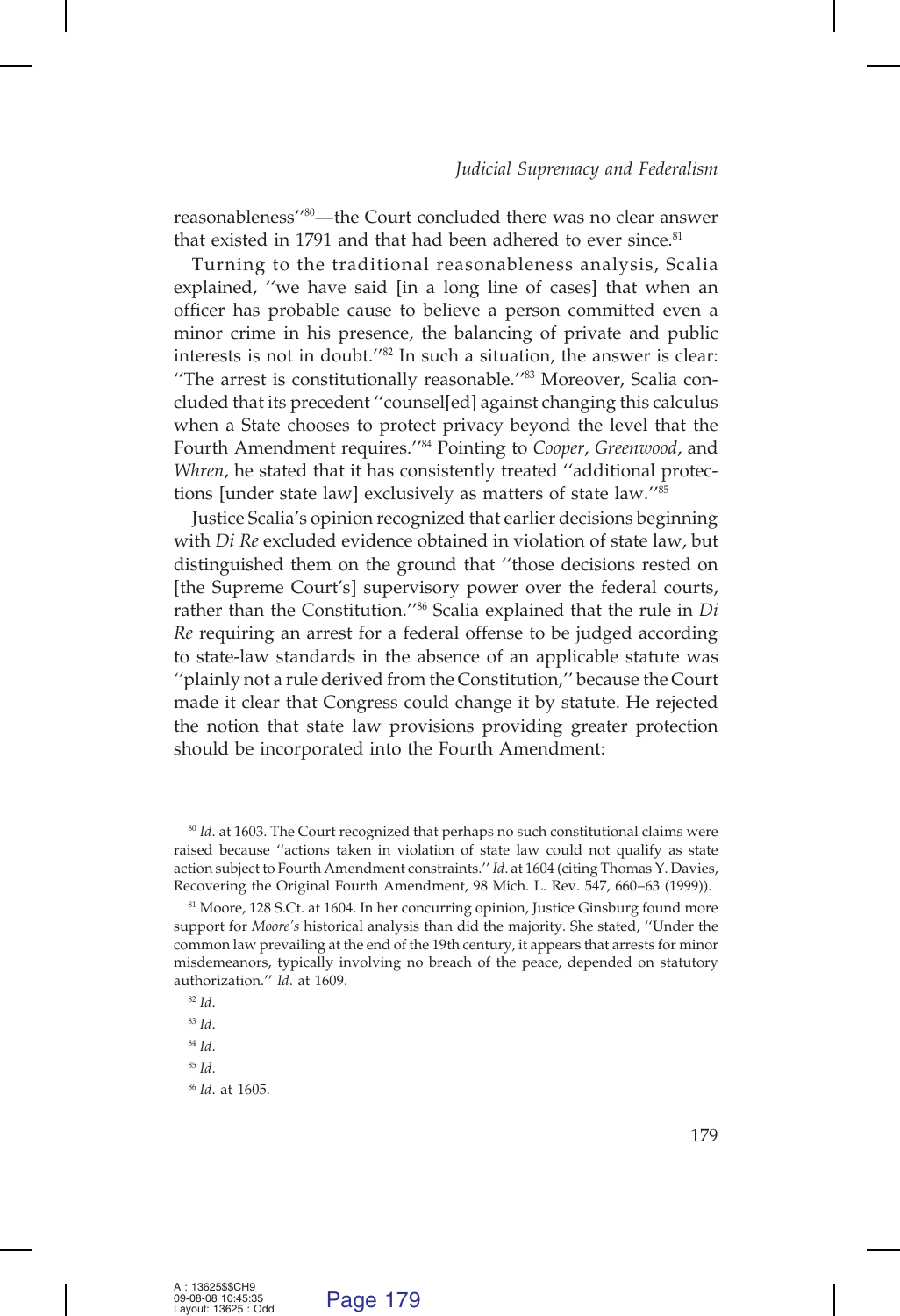Neither *Di Re* nor the cases following it held that violations of state arrest law are also violations of the Fourth Amendment, and our more recent decisions [in *Cooper*, *Greenwood*, and *Whren*] have indicated that when States go above the Fourth Amendment minimum, the Constitution's protections concerning search and seizure remain the same.<sup>87</sup>

With the arrest being constitutional, and in this sense ''lawful,'' he determined that the search that followed fell within the searchincident-to-arrest exception.

Justice Scalia summed up the opinion: ''We reaffirm against a novel challenge what we have signaled for more than a half century. When officers have probable cause to believe that a person has committed a crime in their presence, the Fourth Amendment permits them to make an arrest, and to search the suspect in order to safeguard evidence and ensure their own safety.''88

## *D. The Significance of the* Moore *Decision*

The majority's opinion in *Moore* resonates with Chief Justice Roberts's views in *Danforth* on judicial supremacy and the need for uniformity in the administration of federal law. Of course, the extent of the Chief Justice's influence on the other members of the Court is difficult to discern, particularly in a case in which he did not write the majority opinion. But the tone, near unanimity, and concerns in the *Moore* opinion suggest that the Chief Justice's dissent in *Danforth* influenced the way the justices approached the case.<sup>89</sup> Justice Scalia's

<sup>87</sup> *Id*. The Court's quick work with *Di Re* was no doubt surprising to many. Before *Moore* had been handed down, law professor Orin Kerr wrote several thoughtful posts on the significance of the case. He contended that ''the *Di Re* precedent pretty much answers *Virginia v. Moore*,'' Orin Kerr, Why the Defendant Should Win in *Virginia v. Moore*, The Volokh Conspiracy, http://volokh.com/posts/1199753815. shtml (Jan. 7, 2008), and that *Di Re* was not a supervisory-power decision, see Orin Kerr, Why *United States v. Di Re* Clearly Was *Not* a Case on the Federal Supervisory Power, The Volokh Conspiracy, http://volokh.com/posts/1199922681.shtml (Jan. 10, 2008).

<sup>88</sup> Moore, 128 S.Ct. at 1608.

89 This is not to suggest, of course, that the Chief Justice is the first member of the Court to advocate in favor of the Court's primacy in federal constitutional interpretation, or that the Chief Justice is the leading proponent of the use of judicial supremacy to further the Court's federalism jurisprudence. Indeed, the reader will note that much of the Chief Justice's rhetoric is reminiscent of Justice Kennedy's majority opinion in *City of Boerne v. Flores*, 521 U.S. 507 (1997). I am less concerned, however, with establishing the Chief Justice as the leading conservative proponent of judicial supremacy as I am with showing that this doctrine was an important concern for a majority of justices in both cases.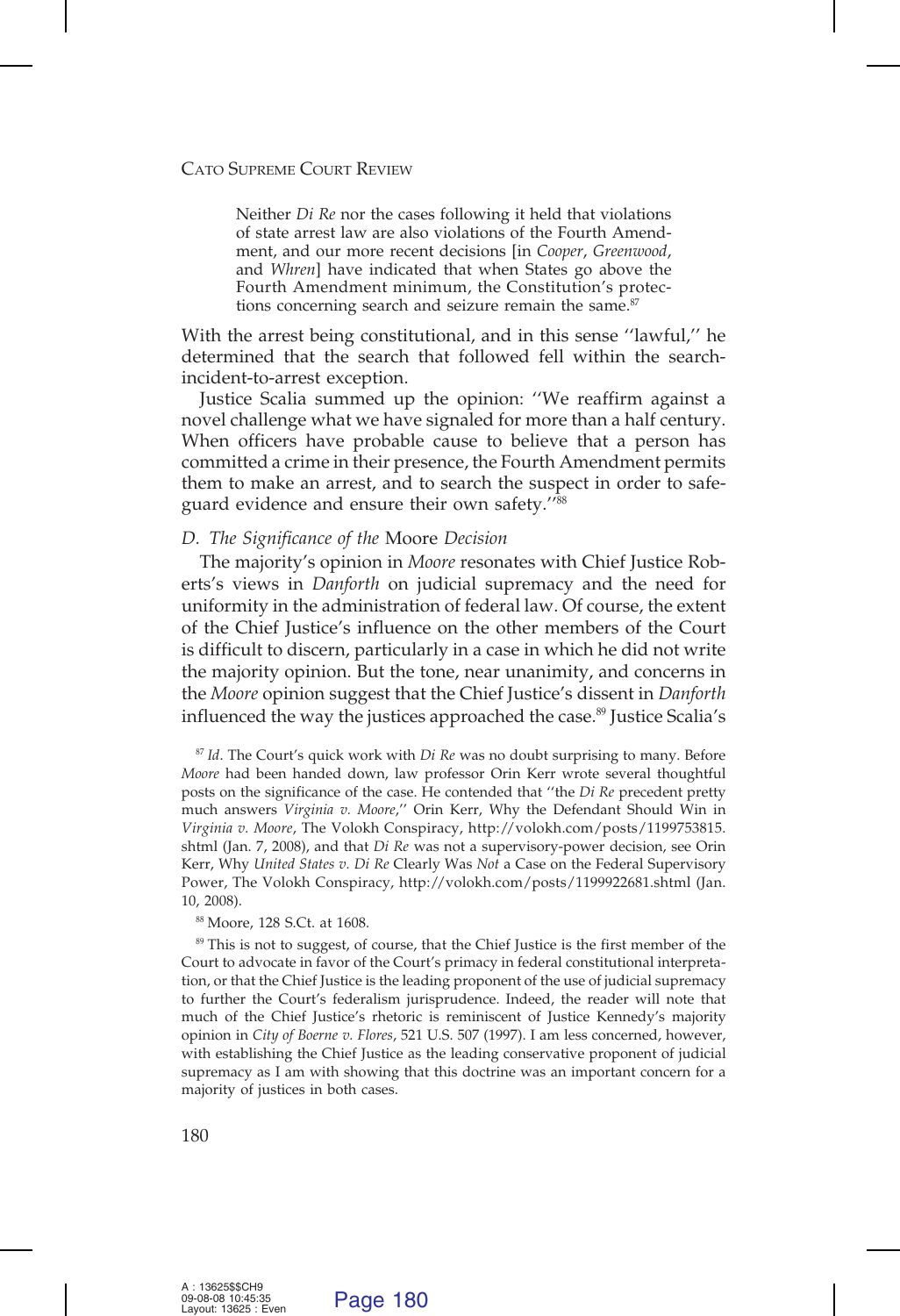opinion makes it clear that the Court will exercise its interpretive supremacy to establish administrable and uniform constitutional rules that have the same meaning in every state. It also demonstrates the Court's respect for state law regimes that provide greater protection for individual rights beyond what is required by the Constitution by leaving it to the states to remedy state-law violations under their own laws.

# 1. The Court's Interpretive Supremacy

*Moore* is remarkable for its lack of deference to the states in matters of *federal* constitutional interpretation. The decision emphatically rejects the idea that the scope of the Fourth Amendment should depend on the intricacies of state law violations.

In the context of the Fourth Amendment, the need for easily administrable rules is particularly important. In *Atwater*, the Court had previously rejected the defendant's contention that the Court should adopt a modern arrest rule forbidding an arrest ''when conviction could not ultimately carry any jail time and when the government shows no compelling need for immediate detention.''90 The Court concluded that the rule permitting an arrest based on probable cause should extend even to minor misdemeanors, such as an arrest for a misdemeanor seat belt violation, because of the need for clear rules capable of being applied in the spur of the moment.<sup>91</sup> The Court explained that the constitutionality of an arrest should not turn on judgments concerning whether an offense was ''jailable'' or ''fine-only,'' or whether there was a ''risk of immediate repetition,'' because ''an officer on the street might not be able to tell'' and this predicament might deter officers from making legitimate arrests.<sup>92</sup>

<sup>92</sup> *Id*. at 348–350. *Atwater*'s principal contention was that the Fourth Amendment incorporated common law arrest restrictions that forbade warrantless arrest for misdemeanor offenses that do not involve a ''breach of the peace.'' *Id*. at 326–27. See also Brief of Amicus Cato Institute in Support of Petitioners at 5, Atwater v. City of Lago Vista, 532 U.S. 315 (2001) (''Typically, the Fourth Amendment assures protection of the common liberties of citizens that were guaranteed at the time of the Founding. In this case, the common law could not be more clear or straightforward: warrantless arrests for minor offenses are prohibited unless they involve a breach of the peace.''). The *Atwater* majority's discussion of Framing-era common law protections has been severely criticized. See Thomas Y. Davies, The Fictional Character of Law-and-Order Originalism: A Case Study of the Distortions and Evasions of Framing-Era Arrest Doctrine in *Atwater v. Lago Vista*, 37 Wake Forrest L. Rev. 239 (2002). But since the

<sup>90</sup> Atwater, 532 U.S. at 346.

<sup>91</sup> *Id*. at 347–50.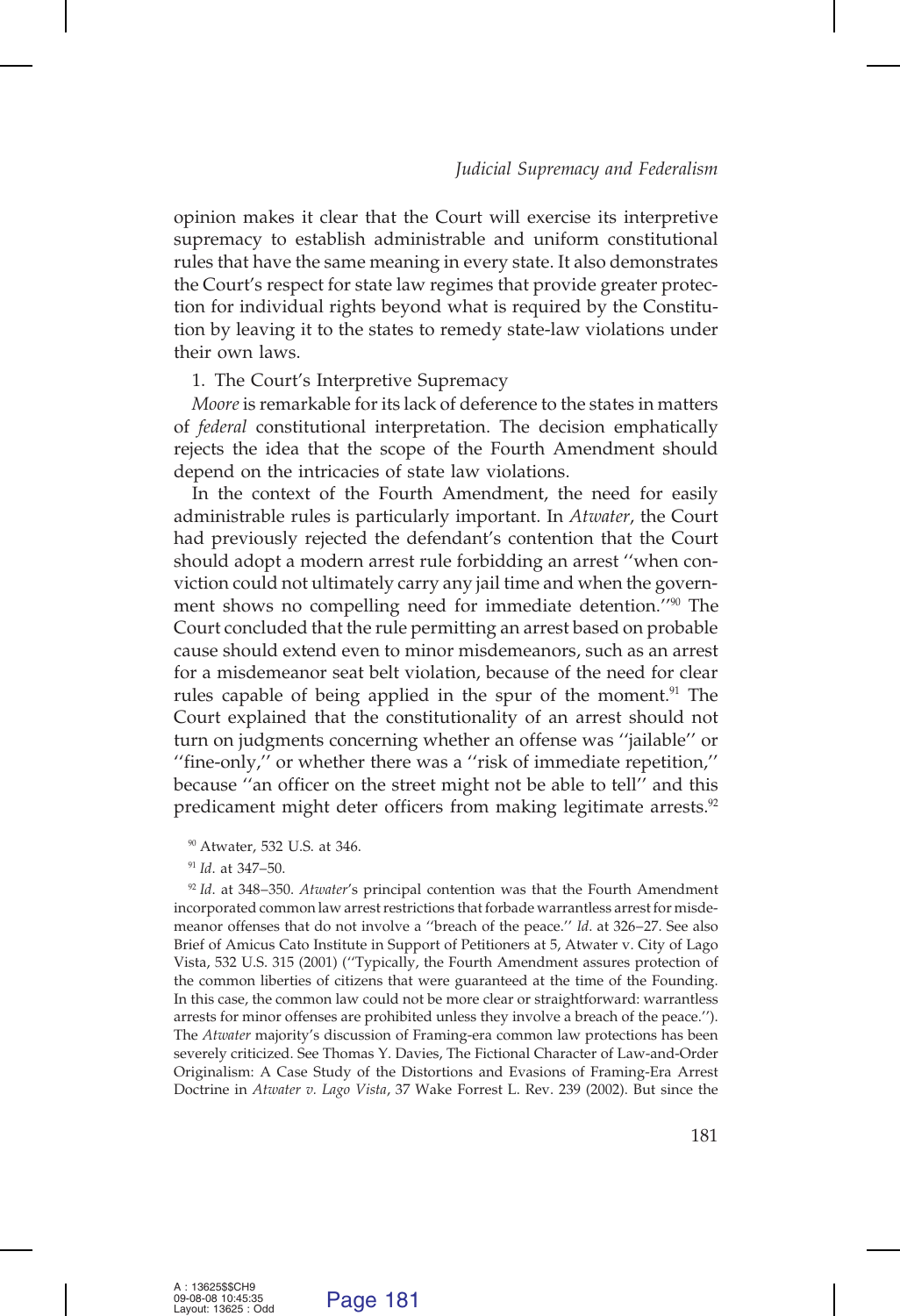Justice Scalia concluded that ''[i]ncorporating state-law arrest limitations into the Constitution would produce a constitutional regime no less vague and unpredictable than the one we rejected in *Atwater*. The constitutional standard would be only as easy to apply as the underlying state law, and state law can be complicated indeed.''93

Virginia's amici emphasized the need for uniformity in Fourth Amendment protections. In particular, the brief filed by the Office of the Solicitor General warned that constitutionalizing state-law restrictions would "balkanize" Fourth Amendment protections.<sup>94</sup> As the solicitor general explained, protections under the Fourth Amendment would vary from state to state. While the Fourth Amendment would protect individuals in Virginia, New Mexico, and Massachusetts, where states generally prohibit warrantless arrests for driving on a suspended license, individuals in Arizona, Washington, and Maine would not be protected, because those states permit warrantless arrests for that offense.<sup>95</sup> In other words, citizens in some states would be entitled to greater protections under the Federal constitution than citizens in other states.<sup>96</sup> Fourth Amendment protections would also vary within the same state. Because Virginia law permits warrantless arrests for driving on a suspended license in jurisdictions where a state court has granted approval, an arrest in such jurisdictions would not violate the Fourth Amendment even though individuals would be protected in the rest of the state.<sup>97</sup> Finally, Fourth Amendment protections would vary over time as states established non-arrestable offenses.<sup>98</sup>

Court had already held in *Atwater* that the Fourth Amendment permits warrantless arrest for non-felony offenses that do not constitute breach of the peace, it was easier for it to conclude in *Moore* that the Fourth Amendment does not protect against the small subset of misdemeanor arrests for which ''the State ha[d] already acted to constrain officers' discretion and prevent abuse.'' 128 S.Ct. at 1607.

<sup>93</sup> Moore, 128 S.Ct. at 1606–07.

<sup>94</sup> Brief of Amicus Curiae the Office of U.S. Solicitor General in Support of Appellee at 13, Virginia v. Moore, 128 S.Ct. 1598 (2007).

<sup>95</sup> *Id*. at 14–15.

<sup>96</sup> See Brief of Eighteen States and Puerto Rico in Support of Appellee at 23, Virginia v. Moore, 128 S.Ct. 1598 (2007).

<sup>97</sup> See Brief of U.S. Solicitor General, *supra* note 94, at 15.

<sup>98</sup> *Id*. The solicitor general suggested that another oddity in constitutionalizing statelaw restrictions is that it would put courts in the awkward position of using the federal Constitution to tell state officials how to conform their conduct to their own laws. *Id*. at 20.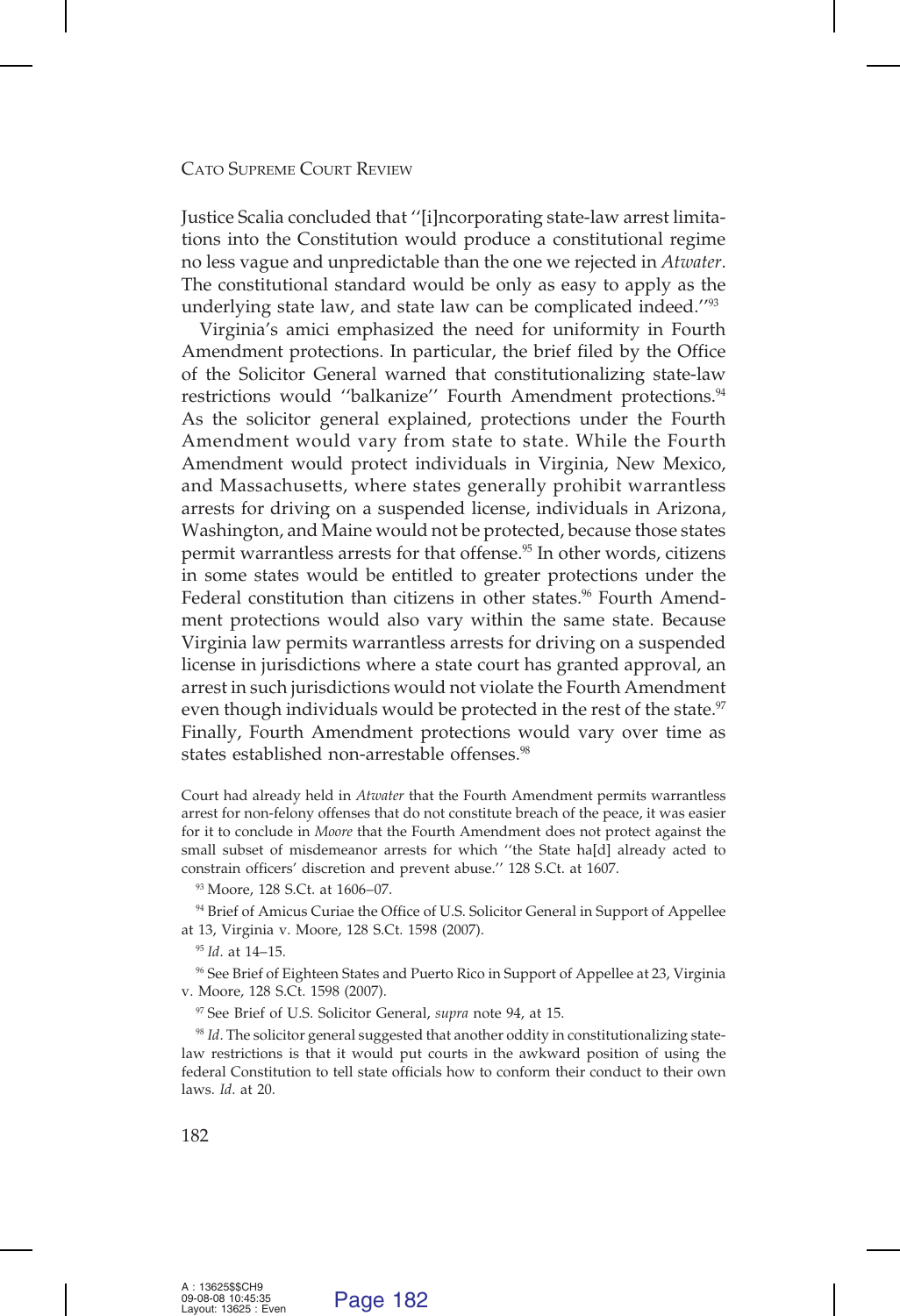## *Judicial Supremacy and Federalism*

Obviously aware of these concerns, Justice Scalia stated that ''linking Fourth Amendment protections to state law would cause them to 'vary from place to place and from time to time.''<sup>199</sup> He pointed out yet another disturbing scenario, stating: ''Even at the same place and time, the Fourth Amendment's protections might vary if federal officers were not subject to the same statutory constraints as state officers.''100 The Court would not sanction such an odd result. As Scalia put it, ''It would be strange to construe a constitutional provision that did not apply to the States at all when it was adopted to now restrict state officers more than federal officers, solely because the States have passed search-and-seizure laws that are the prerogative of independent sovereigns.''101

From a federalism standpoint, *Moore* could not have been written more persuasively had Chief Justice Roberts penned it himself. The decision is striking for its refusal to defer to the states in matters of federal constitutional interpretation. In this sense, it is a strong defense of a constitutional system in which federal and state governments separate and share responsibilities to protect individual rights.

2. The State's Role in Providing Greater Protection

The analytical framework articulated in Chief Justice Roberts's dissent, and applied in *Moore*, considers federal constitutional rights as distinct from and independent of state policies that may provide increased protections. The benefit of this framework is that it respects the state's interest in protecting individual rights under state law by leaving it to them to implement remedies for violations of their own laws.

Justice Scalia rejected Moore's contention that the Fourth Amendment should be used to remedy state law violations because a state that has enacted a policy prohibiting an arrest for a particular offense has no interest in such an arrest. He found that a state retains an interest in the arrest ''because arrest will still ensure a suspect's appearance at trial, prevent him from continuing his offense, and enable officers to investigate the incident more thoroughly.''102 Scalia explained:

<sup>101</sup> *Id*.

<sup>99</sup> Moore, 128 S.Ct. at 1607 (quoting Whren, 517 U.S. at 815).

<sup>100</sup> Moore, 128 S.Ct. at 1607.

<sup>102</sup> *Id*. at 1605.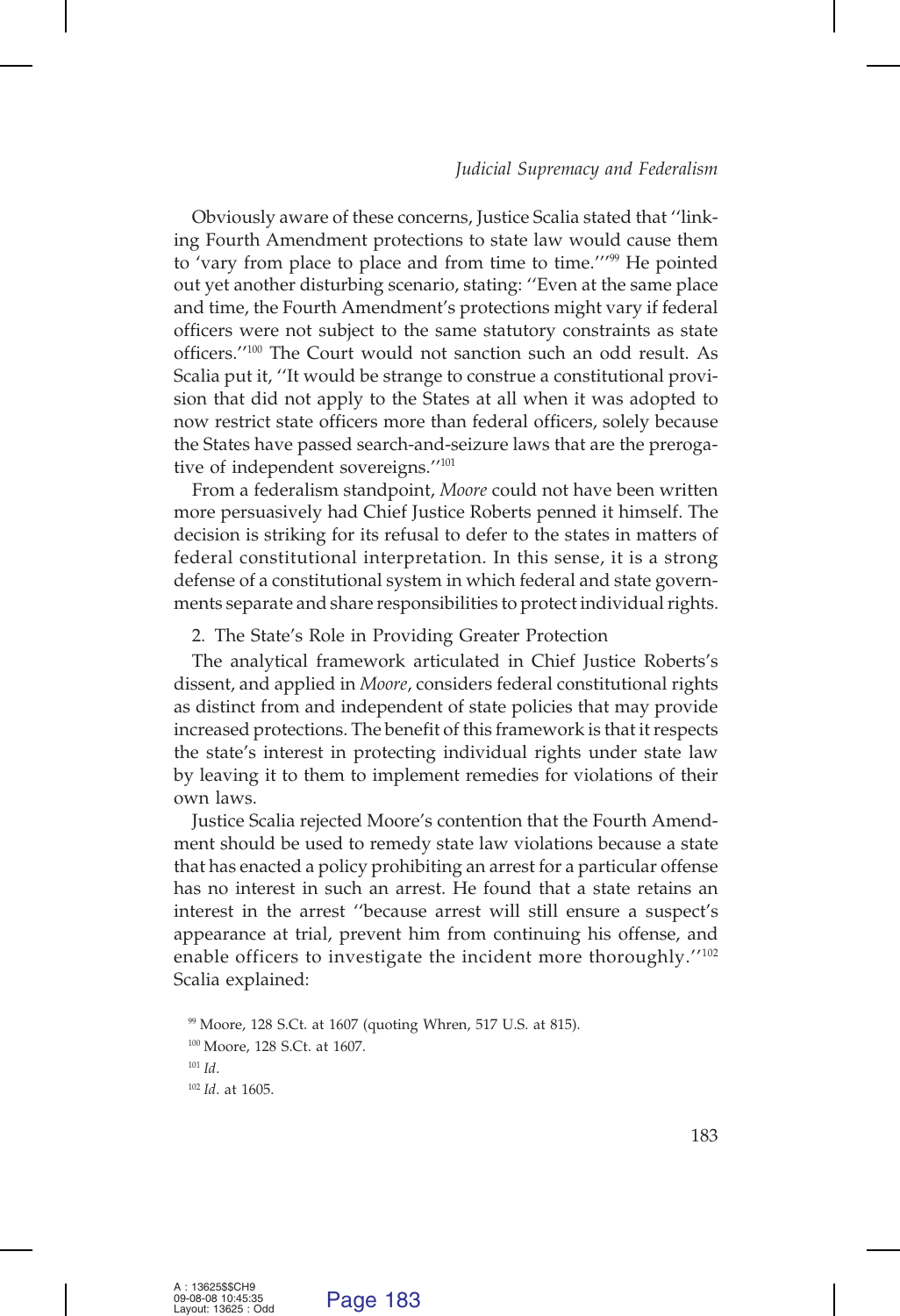State arrest restrictions are more accurately characterized as showing that the State values its interests in forgoing arrests more highly than its interests in making them . . . or as showing that the State places a higher premium on privacy than the Fourth Amendment requires. A State is free to prefer one search-and-seizure policy among the range of constitutionally permissible options, but its choice of a more restrictive option does not render the less restrictive ones unreasonable, and hence unconstitutional.<sup>103</sup>

The Court's underlying concern, however, was the possibility that using the Fourth Amendment to remedy state law violations would usurp a state's authority to create remedies for violations of its own laws and thus upset the balance between federal and state authority. Justice Scalia stated that application of the federal exclusionary rule to remedy state law arrest violations ''would often frustrate rather than further state policy.''104 He observed that many states like Virginia do not normally exclude from criminal trials evidence obtained in violation of state arrest laws;<sup>105</sup> and that, if the Fourth Amendment were used to remedy violations of state arrest law, ''States unwilling to lose control over the remedy would have to abandon restrictions on arrests altogether.''106 As Scalia understood it, ''This is an odd consequence of a provision designed to protect against searches and seizures.''107

<sup>103</sup> *Id*. at 1605–06.

<sup>104</sup> *Id*. at 1606.

<sup>105</sup> See, e.g., Moore v. Commonwealth, 45 Va. App. 146, 161 (Va. App. 2005) (Annunziata, J., dissenting).

<sup>106</sup> Moore, 128 S.Ct. at 1606.

<sup>107</sup> *Id*. Louisville University law professor Luke Milligan writes that the Court's decision not to incorporate state-law violations into the Fourth Amendment creates a ''tax-free zone'' for states to develop their own search-and-seizure law. He explains:

The Fourth Amendment provides an absolute floor on search and seizure rights. All observers, no matter their judicial philosophy, envision that the states, which are well-positioned to gauge the particular privacy and enforcement interests of their citizens, are free to enact extra-constitutional regulations to protect privacy rights beyond those guaranteed by the Fourth Amendment.

Extra-constitutional regulations are more likely to be enacted, all things being equal, by legislatures with unfettered authority to select remedies (e.g., exclusion, civil liability, administrative sanctions, or, for that matter, no remedy at all). If the Court had, as Moore [advocated], pegged the ''search incident'' doctrine to state law rather than constitutional law, the Fourth Amendment (which is bound to the costly remedy of exclusion) would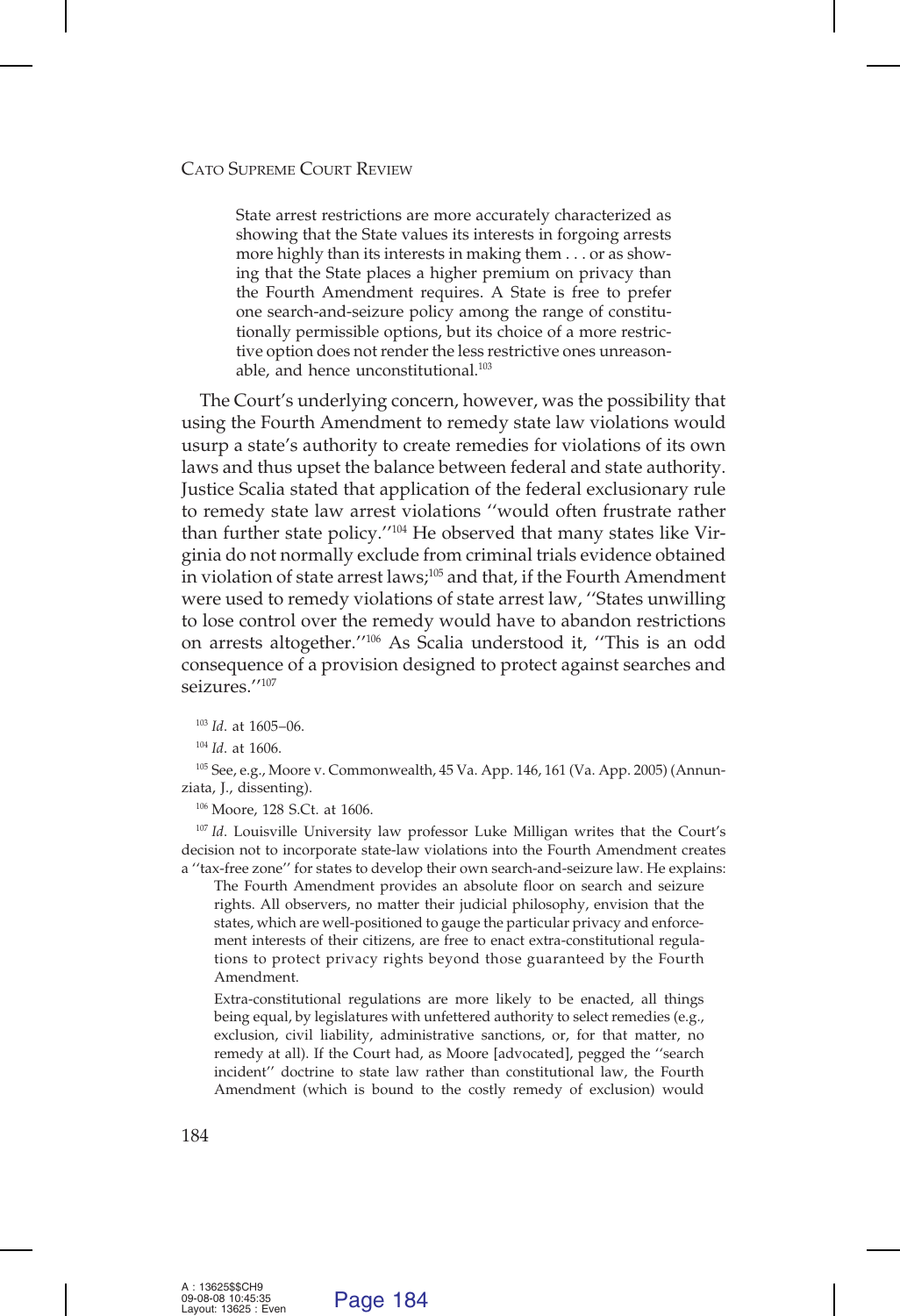Justice Ginsburg agreed on this point. She observed that ''[t]he Fourth Amendment, today's decision holds, does not put States to an all-or-nothing choice in this regard. A State may accord protection against arrest beyond what the Fourth Amendment requires, yet restrict the remedies available when police deny to persons they apprehend the extra protection state law orders.''108

Chief Justice Roberts expressed a similar sensitivity to the integrity of state law schemes that provide increased protections. His lodestar was the basic federalist principle that just as the Supreme Court cannot subvert a state's decision to give retroactive effect to its own laws, a state should not be able to provide broader retroactive effect to a federal right than the Court has provided. He explained the point this way:

Principles of federalism protect the prerogative of States to extend greater rights under their own laws than are available under federal law. The question here, however, is the availability of protection under the Federal Constitution—specifically, the Confrontation Clause of the Sixth Amendment. It is no intrusion on the prerogatives of the States to recognize that it is for this Court to decide such a question of federal law, and that our decision is binding on the States under the Supremacy Clause.

Consider the flip side of the question before us today: If a State interprets its own constitution to provide protection beyond that available under the Federal Constitution, and has ruled that this interpretation is not retroactive, no one would suppose that a federal court could hold otherwise, and grant relief under state law that a state court would refuse to grant. The result should be the same when a state court is asked to give retroactive effect to a right under the Federal Constitution that this Court has held is not retroactive.109

effectively impose an ''exclusion tax'' on those well-meaning legislatures that opt to enact extra-constitutional search and seizure regulations.

Luke M. Milligan, Virginia v. Moore: A Tax-Free Zone for the Development of Search and Seizure Law, University of Louisville Law Faculty Blog, http://www.law. louisville.edu/node/1788 (April 24, 2008).



<sup>108</sup> Moore, 128 S.Ct. at 1609.

<sup>109</sup> Danforth, 128 S.Ct. at 1057.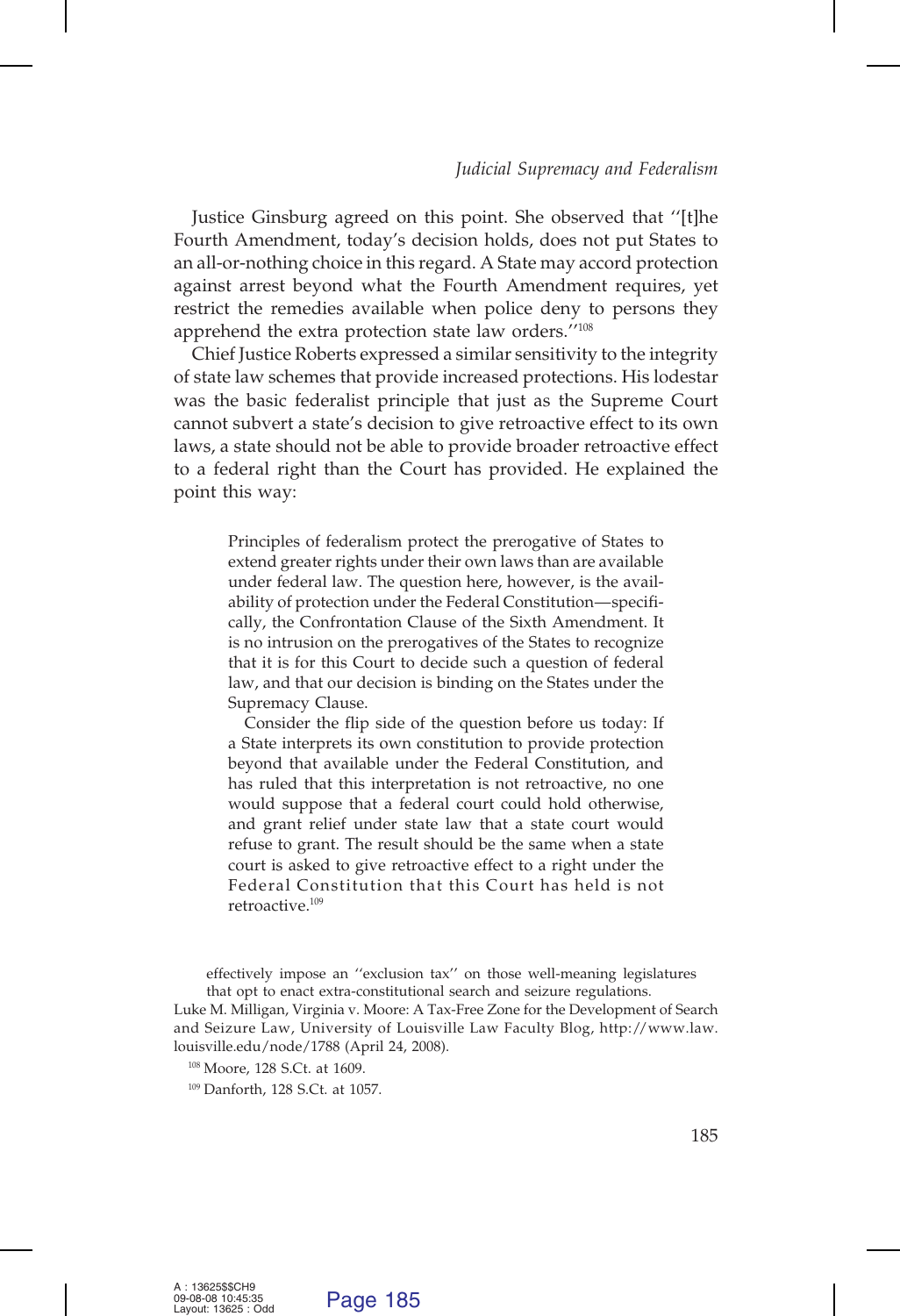Thus, Chief Justice Roberts and Justice Scalia took the position that our federalist form of government requires federal and state courts to respect the separation of federal and state law.

## **IV. Conclusion**

Legal commentators frequently criticize both judicial supremacy and federalism—and especially federalism-based judicial supremacy. They criticize judicial supremacy as an attempt by the nine members of the Court to overrule the political will of the people themselves.110 They criticize federalism as shorthand for a system dedicated to the elimination of rights.<sup>111</sup> And decisions resembling a federalism-based judicial supremacy are perceived as phony attempts to recapture the ''real'' Constitution.112 *Danforth* and *Moore* offer an opportunity to rethink these ideas.

In *Danforth*, Chief Justice Roberts was not concerned with overruling state law prerogatives, defining the rights criminal defendants deserve, or pursuing a quest for original meaning. Rather, he was preoccupied solely with the rights afforded under the U.S. Constitution and the Court's authority to determine how those rights are applied. Moreover, he explained that the Court's interpretive supremacy in federal constitutional matters carries with it the related duty to ensure uniformity (and as I understand it, fairness) in the administration of federal law. To illustrate the importance of the question presented in the case, he posed the possibility that ''[o]f two criminal defendants, each of whom committed the same crime,

<sup>110</sup> See, e.g., Robert H. Bork, The Tempting of America 130 (Free Press 1997) (''What is worrisome is that so many of the Court's increased number of declarations of unconstitutionality are not even plausibly related to the actual Constitution. This means that we are increasingly governed not by law or elected representatives but by an unelected, unrepresentative, unaccountable committee of lawyers applying no will but their own.''). See also Tushnet, *supra* note 10, at 8 (describing the *Dred Scott* decision as an instance in which the Court asserted its judicial supremacy ''to take contention over slavery off the national political agenda in the 1850's'').

<sup>111</sup> See Mitchell F. Crusto, The Supreme Court's "New" Federalism: An Anti-Rights Agenda?, 16 Ga. St. U.L. Rev. 517, 520 (2000) (''Federalism that promotes states' rights arguably promotes democracy, which is by definition majority rule. However, majority rule can lead to oppression of minority interests and individual rights. Many of those rights are constitutionally protected. Hence, federalism encroaches upon constitutionally-protected rights.'').

<sup>112</sup> See Larry D. Kramer, Putting the Politics Back Into the Political Safeguards of Federalism, 100 Colum. L. Rev. 215, 291 (2000).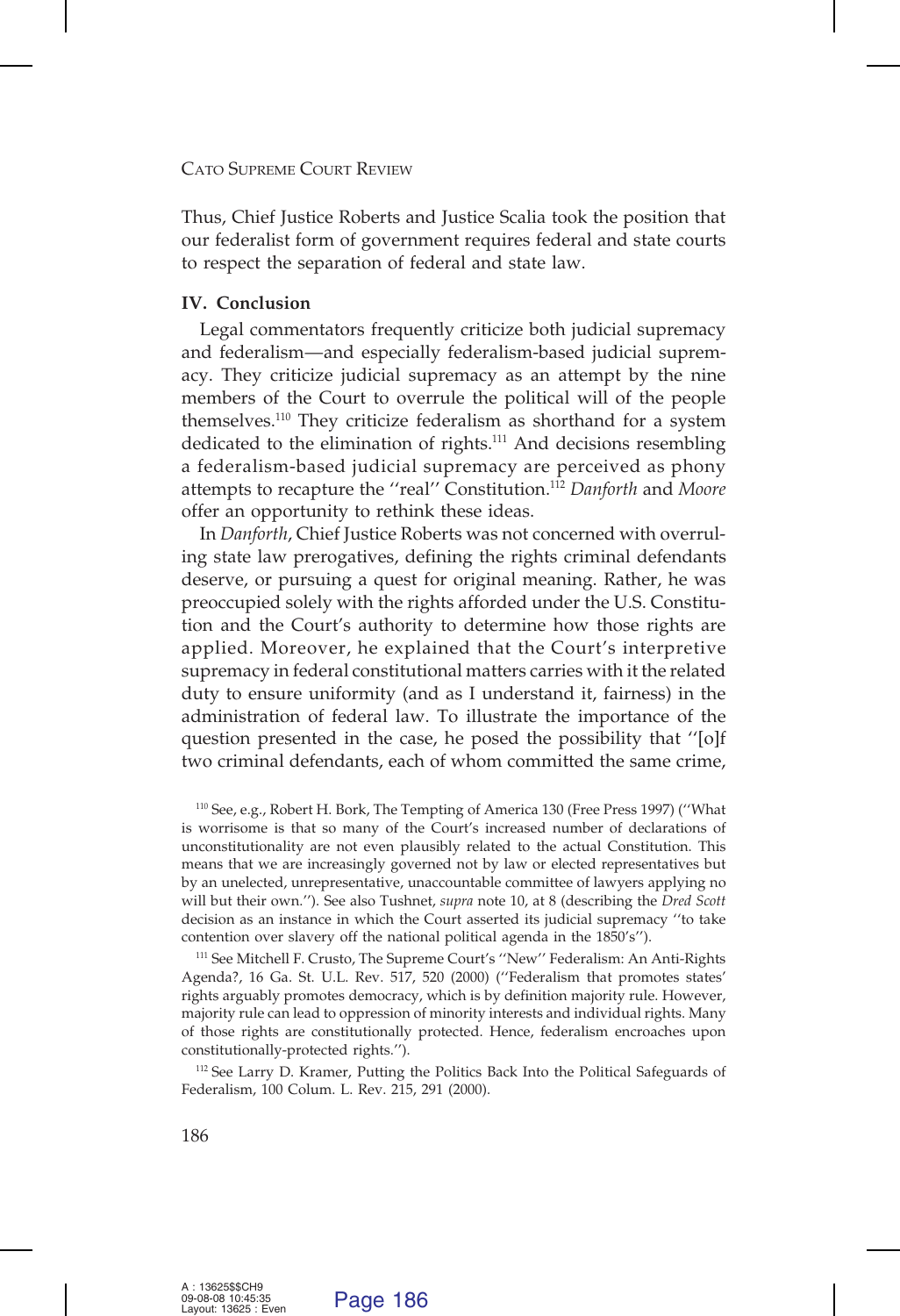# *Judicial Supremacy and Federalism*

at the same time, whose convictions became final on the same day, and each of whom raised an identical claim at the same time under the Federal Constitution, one may be executed while the other is set free—the first despite being correct on his claim, and the second because of it.''113 Understandably, he saw that as an outcome in which federal law should have no part.

*Moore* presented a second chance for the Court to apply the federalist framework that the Chief Justice had articulated in *Danforth*. The Court rejected the idea that state legislatures could define the scope of the Fourth Amendment. In doing so it did away with the possibility that Fourth Amendment protections might vary from state to state, within the same state, over time, or depending on whether the arrest involved a federal or state officer. And it put it to the state legislatures to decide for their own citizens what protections should apply when a state-law violation occurs. In this sense *Moore* affirms what should have been obvious in both cases: We have one Constitution but many state laws; and while states can create and administer greater protections than those provided in that Constitution, the application of the Constitution should remain the same in every state.

<sup>113</sup> Danforth, 128 S.Ct. at 1047–48.

Page 187

A : 13625\$\$CH9 09-08-08 10:45:35